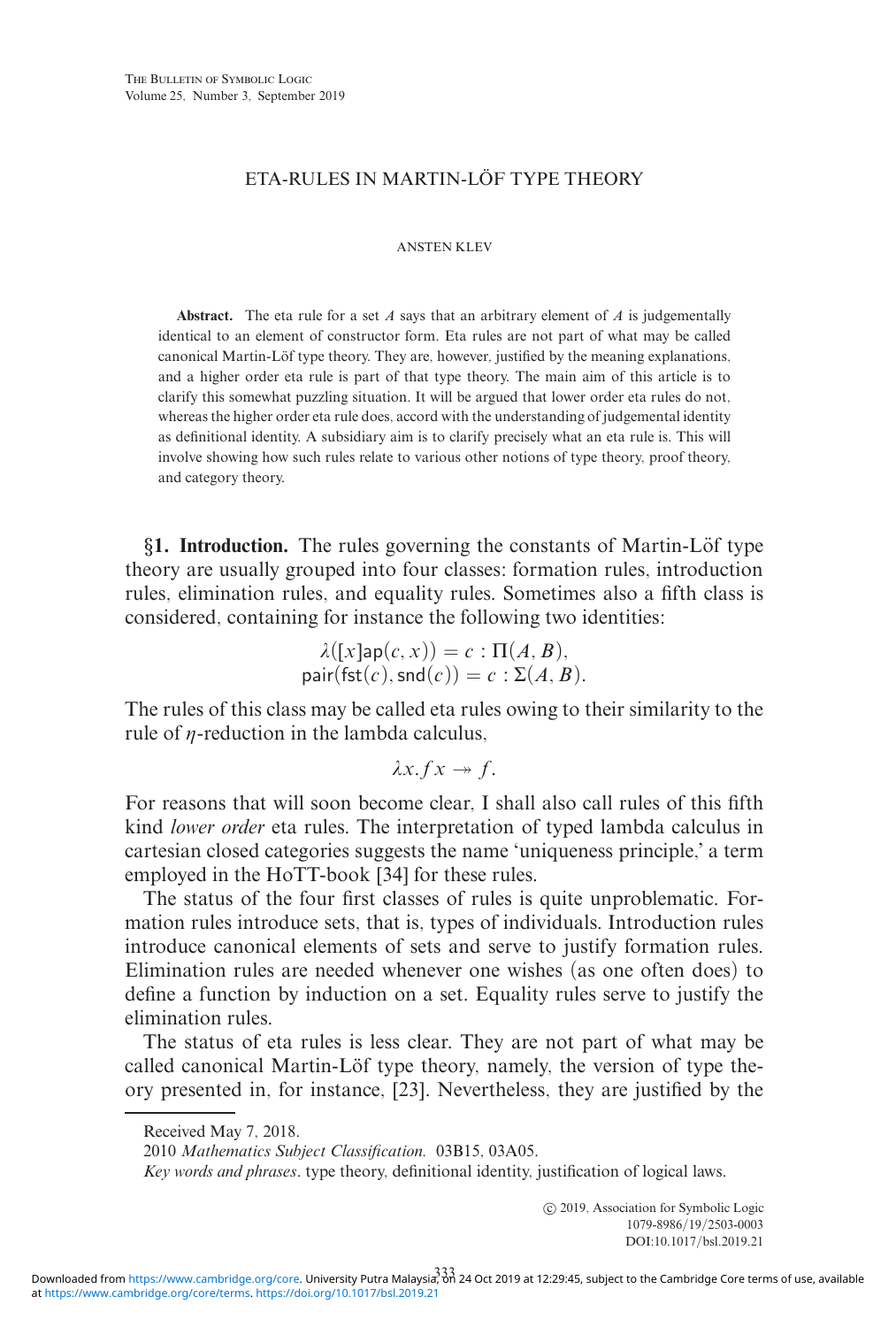so-called meaning explanations. Moreover, the higher order eta rule

$$
[x]f(x) = f : (x : \alpha)\beta
$$

pertaining to the 'logical framework,' is part of canonical type theory. Lower order eta rules are appealed to at a few places in the HoTT-book. But the book seems to leave it up to its readers to decide whether or not to accept these rules in general, since they are there described as 'optional.'

There are therefore several reasons for being interested in eta rules. Readers of the HoTT-book may want to know what is at stake when deciding whether to accept or reject such rules. Those interested in the foundations of Martin-Löf type theory may want to understand why eta rules are not accepted in the canonical version of the theory, although they are justified by the meaning explanations. Moreover, they may want to understand why the higher order eta rule is accepted, in particular why the reasons for not accepting the lower order eta rules do not apply to the higher order rule.

In the latter part of this article I shall argue that lower order eta rules do not, whereas the higher order eta rule does, accord with the understanding of judgemental identity—identity as expressed by judgements of the form  $a =$ *b* :  $\alpha$  and  $\alpha = \beta$  : *type*—as definitional identity. If one wishes to understand judgemental identity as definitional identity, one should therefore not accept lower order eta rules as axioms.

Reflection on eta rules thus forces us to deal with certain fundamental aspects of type theory, in particular the proper understanding of judgemental identity and the role of the meaning explanations. Although eta rules are justified by the meaning explanations, there are nevertheless reasons not to accept them. The meaning explanations should thus not be regarded as the final arbiter in the question of which rules to accept.

Judgemental identity is sometimes equated, without further comment, with definitional identity. But, clearly, the mere form of an identity judgement does not make it into a judgement of definitional identity: to merit that title the judgement must conform to our preferred account of definitional identity.

Before getting into all of this (Sections 9–12), I shall offer a systematic overview of eta rules and certain closely related notions. In particular, I shall distinguish eta rules from co-eta rules. Whereas an eta rule says that any element of a set is judgementally identical to an element of constructor form, a co-eta rule says that any function defined on a set *A* applied to an arbitrary element of *A* is judgementally identical to an element of selector form (Sections 3 and 7). I shall also briefly discuss the incarnations of eta rules in category theory (Section 6) and proof theory (Section 8), as well as the propositional versions of eta rules (Section 5). Sections 6 and 8 are not essential to the argument of the article, but they provide additional context. I begin (Section 2) with certain preliminaries on the version of type theory that will be assumed.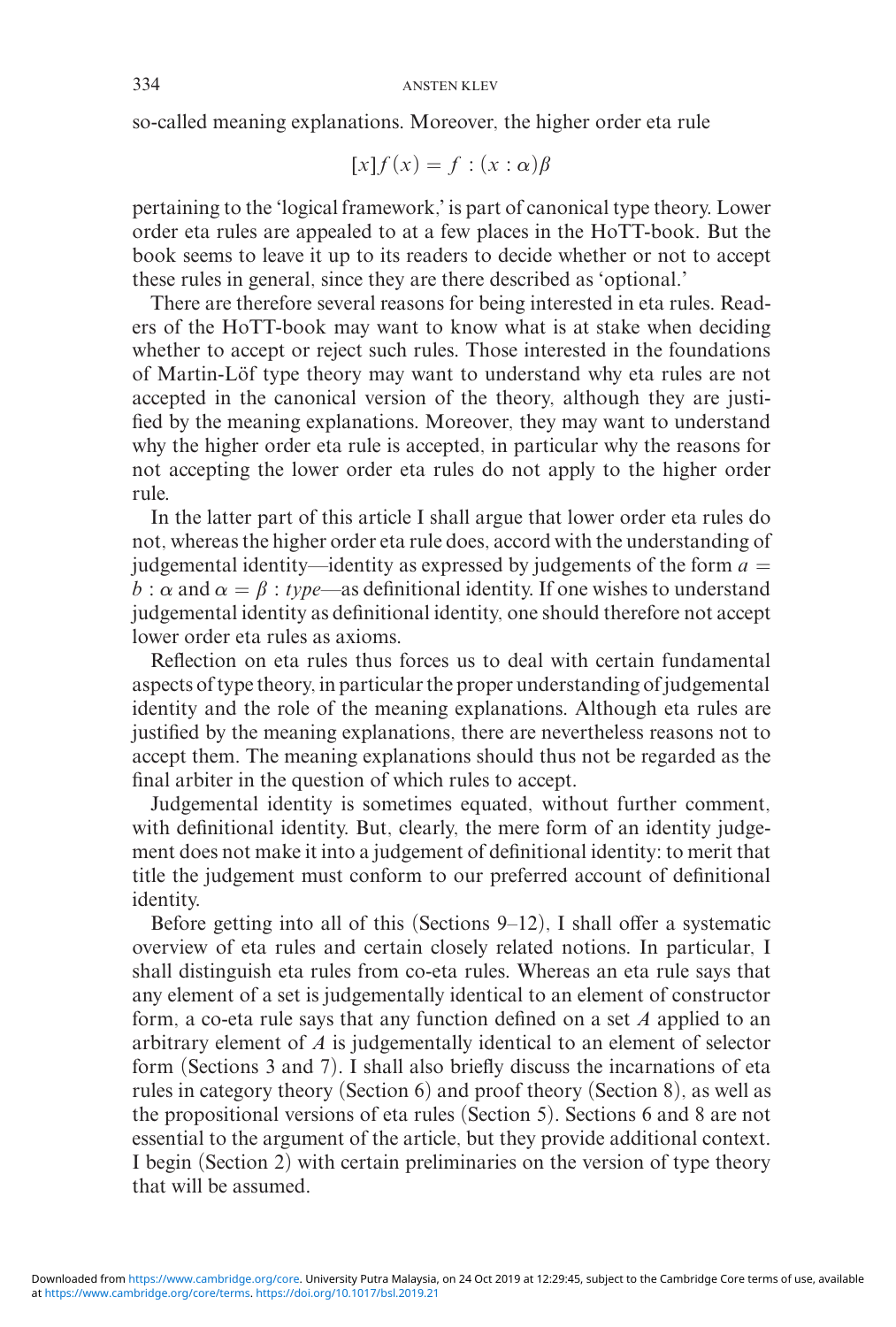*§***2. The hierarchy of higher types.** I will assume the higher order formulation of Martin-Löf type theory, presented, for instance, in [23, Chapters 19–20] and [24]. This formulation is characterized by the presence of a hierarchy of higher types, or a 'logical framework' [12], which allows for the typing of all the operators introduced by the formation, introduction, and elimination rules, thus for instance of  $\Pi$ ,  $\Sigma$ ,  $\lambda$ , and ap. In the more well-known lower order formulation of the theory, found for instance in the classical references [20–22], these operations are not typed. We can say in the metalanguage there that, for instance, Π is a function taking a set *A* and a family of sets *B* over *A* and yielding a set  $(\Pi x : A)B$ ; but there is no type of such functions in the system. A symbol such as Π therefore never occurs isolated in the lower order formulation, but always in a composition of the form  $(\Pi x : A)B$ . In traditional grammatico-logical terminology, Π may be called a *syncategorematic* term: it has no meaning in isolation, but only in composition with other terms. In the higher order formulation, by contrast, Π and all of the other symbols introduced by the formation, introduction, and elimination rules are *categorematic* terms, since each such symbol there signifies an object of some type in the hierarchy of higher types.

At the bottom of the hierarchy there is a type *set* and for each *A* : *set*, a type  $el(A)$  of the elements of A. We shall follow the standard practice of writing *A* instead of  $el(A)$ . It is important to appreciate that the type *set* is not a universe in the usual sense of type theory [22, pp. 87–91]. A universe  $U$  is itself a set, hence, according to the meaning explanations, it has been laid down how the canonical elements of  $U$  are formed and how equal canonical elements of  $U$  are formed. This is done by means of the  $U$ -introduction rules, which mirror a specified collection of formation rules. The universe  $U$  is therefore inductively defined and (provided it has only finitely many introduction rules) allows for the formulation of an elimination rule, encapsulating a principle of proof by induction [23, Chapter 14]. The type *set*, by contrast, is not inductively defined and does not support proof by induction. It is open and allows for the addition of new inhabitants *A* provided one specifies what the canonical elements of *A* are and what equal canonical elements of *A* are.

Some terminology: an introduction rule will sometimes be spoken of as associated with a set *A*, rather than with a set former Φ; likewise for formation, elimination, and equality rules, as well as eta rules. The constants introduced by the introduction rules for a set *A* are called its constructors and the constant introduced by the elimination rule for *A* is called its selector. For instance, the constructors of the set **N** of natural numbers are 0 and the successor function s; and its selector is the recursor R. If the *n*-ary function con is a constructor of the set *A*, then an element of constructor form  $con(a_1, \ldots, a_n)$  is also called a canonical element of *A*, or an element of canonical form. I shall speak of judgemental, definitional, and propositional *identity* and avoid the word 'equality' except in the case of the well-established term 'equality rule.' It seems to me preferable to think of the notion of equality as captured rather by equivalence relations on sets.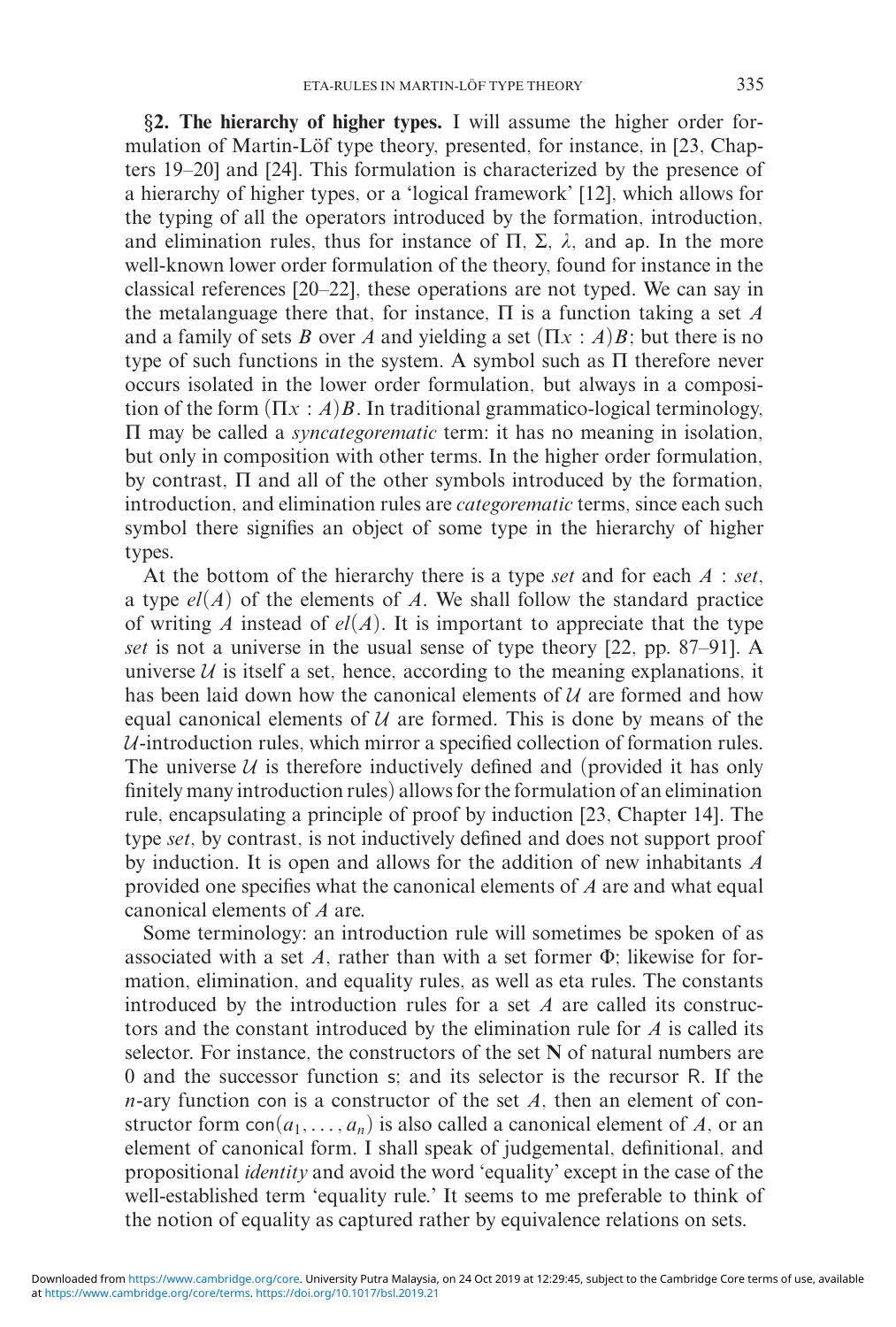With some experience one can see how to 'derive' the elimination and equality rules for *A* from its introduction rule(s) [1]. Not all rules with a conclusion of the form *a* : *A* can serve as an introduction rule for *A*. In particular, *A* may not appear negatively in the premiss of its own introduction rule (it may well appear positively, as in **N**-introduction). All of this is captured in the general scheme of rules formulated by Dybjer [6, 7]. This general scheme is useful not only for understanding the structure of the rules of type theory: it is also useful for metamathematical purposes, since the rules are thereby specified once and for all, whence the openness of the type *set* is somehow regimented.

The distinction between *set* and a universe  $U$  is an instance of the more general distinction between types and sets. Any set *A* gives rise to a type  $el(A)$ , but not every type is, or gives rise to, a set. The type *set*, for instance, is not itself a set. Types of the form  $el(A)$  are types of individuals. A function is not an individual: it is an object of higher type. Function types are generated by the following rule:

$$
\frac{\alpha : type \quad x : \alpha \vdash \beta : type}{(x : \alpha)\beta : type}.
$$

The identity of function types is governed by the rule

$$
\frac{\alpha = \alpha' : type \quad x : \alpha \vdash \beta = \beta' : type}{(x : \alpha)\beta = (x : \alpha')\beta' : type} \qquad (\xi \text{-type})
$$

When  $\beta$  does not depend on  $\alpha$ , the type  $(x : \alpha)\beta$  is usually written  $(\alpha)\beta$ .

With a function  $f : (x : \alpha)\beta$  there is associated a primitive notion of application, written  $f(a)$  for arbitrary  $a : \alpha$ . This is captured by the following rule:

$$
\frac{f:(x:\alpha)\beta \qquad a:\alpha}{f(a):\beta[a/x].} \tag{App}
$$

Identical functions applied to identical arguments yield identical results:

$$
\frac{f = g : (x : \alpha)\beta \qquad a = b : \alpha}{f(a) = g(b) : \beta[a/x].}
$$
 (App-cong)

We usually write  $f(a_1, \ldots, a_n)$  for  $f(a_1) \ldots (a_n)$ . It should be emphasized that whereas the application of a function  $f : (x : \alpha) \beta$  to an argument  $a : \alpha$ is a primitive notion, an element  $c : \Pi(A, B)$  is applied to an  $a : A$  by means of the application function ap, yielding  $ap(c, a)$ . An element  $c : \Pi(A, B)$  is an individual and therefore not a function in the proper sense.

An object of type  $(x : \alpha)$   $\beta$  can be formed by means of abstraction:

$$
\frac{x : \alpha \vdash b : \beta}{[x]b : (x : \alpha)\beta} \tag{Abs}
$$

We shall sometimes indicate the type of *x* in [*x*]*b* by writing [*x* :  $\alpha$ ]*b*.

The rule (Abs) should not be regarded as an introduction rule for the type  $(x : \alpha)\beta$ . Functions of type  $(x : \alpha)\beta$  are also introduced through the formation, introduction, and elimination rules associated with sets. For instance, the rule of Π-formation

$$
\Pi : (X : set)((X) set) set \qquad (\Pi\text{-form})
$$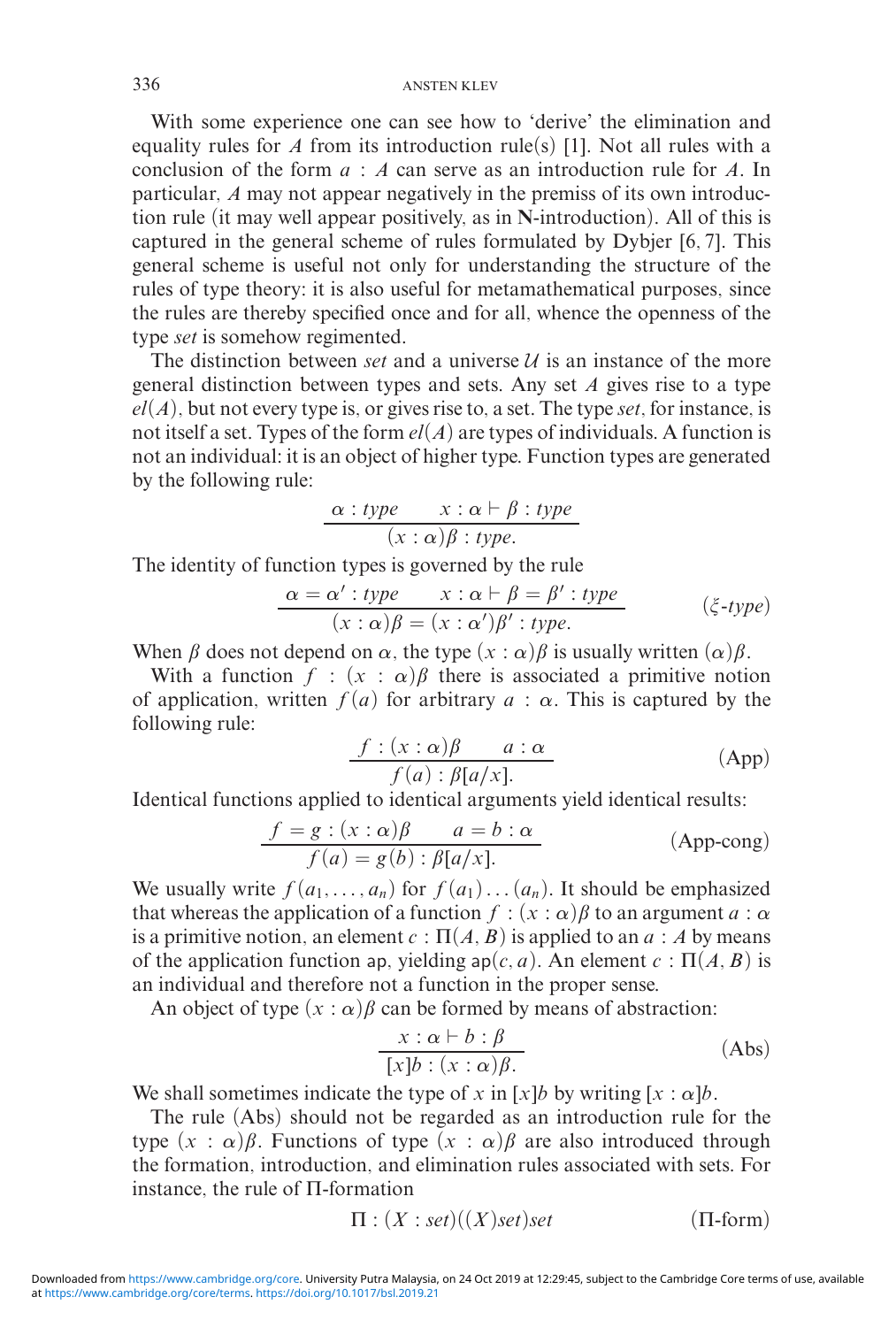introduces a function,  $\Pi$ , that is not of the form  $[x]$ *b*. Owing to the openness of the type *set*, the range of functions that may be introduced in this way is also open. Hence one cannot hope to specify the canonical objects of type  $(x : \alpha)\beta$  as being either of the form  $[x]$ *b* or else taken from a list of constants, since such a list of constants cannot be specified once and for all. Function types are explained, not by the introduction-like rule (Abs), but rather by the elimination-like rules (App) and (App-cong). (Here 'cong' is short for 'congruence.')

A function of the form [*x*]*b* is defined by the beta rule:

$$
\frac{x : \alpha \vdash b : \beta \qquad a : \alpha}{([x]b)(a) = b[a/x] : \beta[a/x].}
$$
\n
$$
\tag{β}
$$

Functions *f* and *g* are judgementally identical if they are pointwise judgementally identical:

$$
\frac{f,g:(x:\alpha)\beta \qquad x:\alpha \vdash f(x) = g(x):\beta}{f = g:(x:\alpha)\beta}.
$$
 (Ext)

The variable *x* here is to serve as an arbitrary argument to *f* and *g*, hence it may not occur free in any of them. Using  $(Ext)$  and  $(\beta)$  one can easily prove that judgementally identical terms abstract to judgementally identical functions, the so-called  $\xi$ -rule:

$$
x : \alpha \vdash b = b' : \beta
$$
  
[x]b = [x]b' : (x : \alpha)\beta. (ξ)

One can also easily prove the higher order eta rule:

$$
[x]f(x) = f : (x : \alpha)\beta.
$$
 (q)

The abstraction in  $[x]f(x)$  is not to affect f, hence x may not occur free in *f*. The rule  $(n)$  is thus a derived rule of the system. It can also be taken as an axiom together with  $(\xi)$ , since from these one can derive (Ext).

In the lower order formulation of type theory, operators such as  $\Pi$ ,  $\Sigma$ ,  $\lambda$ , as well as the selectors E, D, and J associated with  $\Sigma$ ,  $+$ , and **Id**, respectively, are all variable-binding. In the higher order formulation, abstraction  $[x]$ *b* and function-type formation  $(x : \alpha)\beta$  are the only variable-binding operations. So, for instance, if  $A : set, x : A \vdash B : set$ , and  $x : A \vdash b : B$ , then in the higher order formulation, we write  $\Pi(A,[x]B)$  rather than  $(\Pi x : A)B$ , and  $\lambda([x]b)$  rather than  $\lambda x.b$ . Here  $\lambda$  is a function typed as follows:

$$
\lambda : (X : set)(Y : (X)set)((x : X)Y(x))\Pi(X, Y). \tag{T-intro}
$$

One sees from the typing of  $\lambda$  that it is in fact a ternary function, whose first two arguments are a set *A* and a set-valued function *B* : (*A*)*set*. When all the arguments are written out we speak of a monomorphic notation. The notation employed for instance in  $\lambda(f)$ , by contrast, is called polymorphic, since here  $\lambda$  appears as a 'typically ambiguous' function. We shall mostly prefer the polymorphic notation, but it serves us merely as shorthand for the official, monomorphic notation.

Formation, introduction, and elimination rules may, in the higher order formulation, be written as type declarations. We have already seen two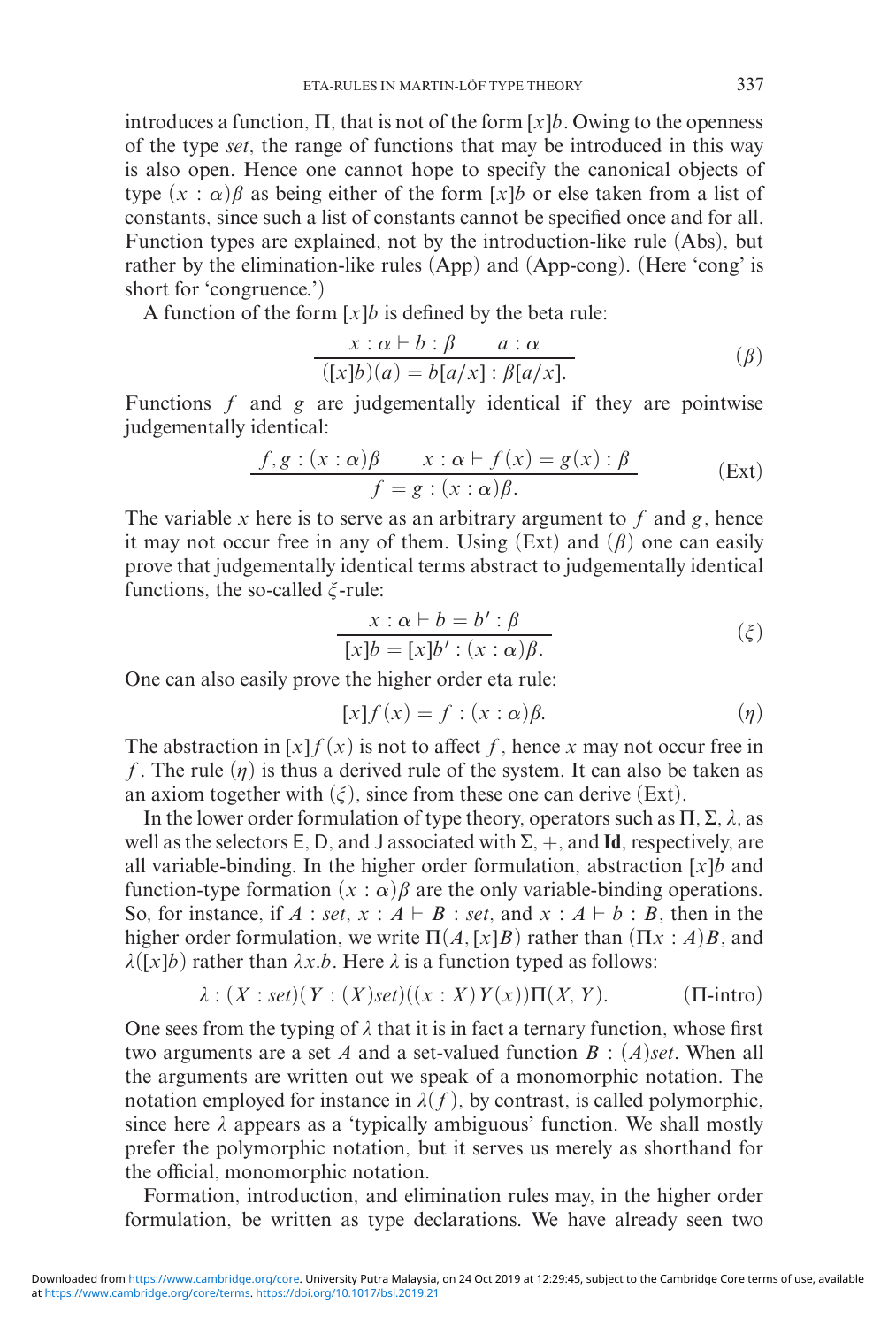examples in  $(\Pi$ -form) and  $(\Pi$ -intro). We may, however, also employ the usual inference-rule style:

$$
\frac{c : \Pi(A, B) \qquad C : (\Pi(A, B))set \qquad d : (z : (x : A)B(x)) C(\lambda(z))}{\mathsf{F}(A, B, C, c, d) : C(c).}
$$
\n(II-elim)

An equality rule is always written as an identity:

$$
\mathsf{F}(A, B, C, \lambda(f), d) = d(f) : C(\lambda(f)). \tag{II-eq}
$$

The rule ( $\Pi$ -elim) allows the definition of a function on  $\Pi(A, B)$  by induction: to define a function from  $\Pi(A, B)$  into some family  $C : (\Pi(A, B))$ *set* it is enough to determine the value of the function for canonical terms  $\lambda(f)$ of  $\Pi(A, B)$ .

From the selector F one can define the application function ap and derive the beta rule for Π-sets:

$$
ap(\lambda(f), a) = f(a) : B(a). \tag{Pi-\beta}
$$

*§***3. Formulation of eta rules.** The beta rule for Π-sets suggests the formulation of an eta rule for such sets:

$$
\lambda([x] \mathsf{ap}(c, x)) = c : \Pi(A, B). \tag{11- $\eta$ )
$$

The variable *x* may not occur free in *c*. Read from right to left,  $(\Pi - \eta)$  says that the arbitrary element *c* of  $\Pi(A, B)$  is judgementally identical to a term of constructor form. This reading of  $(\Pi - \eta)$  suggests that eta rules can be formulated also for other sets. Indeed, we should be able to formulate an eta rule for any set former that has just one associated introduction rule.

One such set former is  $\Sigma$ . For it, an eta rule may be formulated as follows:

$$
pair(fst(c),snd(c)) = c : \Sigma(A, B). \qquad (\Sigma - \eta)
$$

Here pair is the constructor for  $\Sigma$ -sets, and fst and snd are the two projections, definable from the selector for Σ.

From  $(\Pi - \eta)$  and  $(\Sigma - \eta)$  one can discern a general pattern. Let *A* : *set* have just one constructor, the *n*-ary function con. Assume that we can define *n* functions con-proj<sub>k</sub> on  $A$  satisfying

$$
\mathsf{con}\text{-}\mathsf{proj}_k(\mathsf{con}(a_1,\ldots,a_n))=a_k:\alpha
$$

for suitable types  $\alpha$ . The functions con-proj<sub>k</sub> may be regarded as generalized projection functions or generalized left inverses to con. <sup>1</sup> Then the eta rule for *A* is

 $con(\text{con-proj}_1(c), \ldots, \text{con-proj}_n(c)) = c : A.$ 

This identity says in effect that the projection functions con-proj<sub>k</sub> together constitute a right inverse to con.

Let us see how this general pattern applies in the case of  $\Pi$ . The constructor  $\lambda$  is a ternary function, but, for the time being, let us treat it as it appears in

<sup>&</sup>lt;sup>1</sup>Landin's original use of the term 'selector' [17, p. 310] appears to be precisely for such generalized projection functions.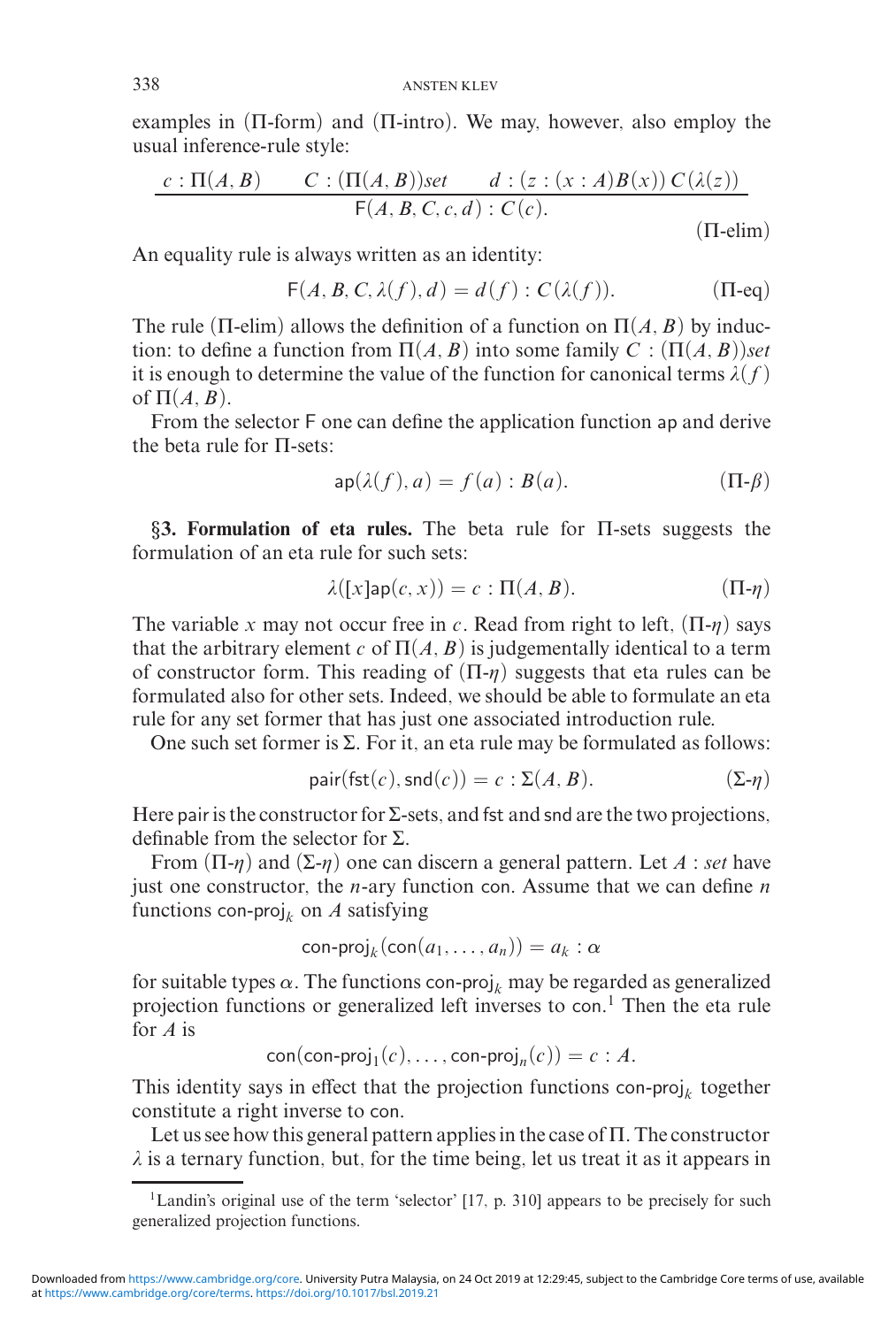the polymorphic notation, namely, as a unary function. For arbitrary *x* : *A* we have

$$
\mathsf{ap}(\lambda(f),x)=f(x):B(x),
$$

by  $(\Pi - \beta)$ . Hence by  $(\xi)$  and  $(\eta)$  we get

$$
[x] \mathsf{ap}(\lambda(f), x) = [x] f(x) = f : (x : A) B(x).
$$

Let the projection function  $\lambda$ -proj on  $\Pi(A, B)$  be defined as

 $\lambda$ -proj = [*z*][*x*]ap(*z*, *x*) :  $(\Pi(A, B))(x : A)B(x)$ .

Then

$$
\lambda\text{-proj}(\lambda(f))=[x]\text{ap}(\lambda(f),x)=f:(x:A)B(x),
$$

thus λ-proj is a left inverse to λ. Moreover,

$$
\lambda(\lambda\text{-proj}(c)) = \lambda([x]\text{ap}(c,x)) : \Pi(A,B),
$$

so we may indeed formulate  $(\Pi - \eta)$  as

$$
\lambda(\lambda\text{-proj}(c)) = c : \Pi(A, B).
$$

Now let us regard  $\lambda$  as it in fact is, namely, as a ternary function whose closure has the form  $\lambda(A, B, f)$ , where  $A : set, B : (A)$ *set*, and  $f : (x :$  $A$ ) $B(x)$ . The general formulation of eta rules requires that we define three projection functions. It is clear that con-proj<sub>k</sub>, written monomorphically, is not in general a unary function. For instance, it is clear that any of the three projection functions  $\lambda$ -proj<sub>k</sub>, to be defined on  $\Pi(A, B)$ , should take *A* as its first argument and *B* as its second argument. Thus, we want:

$$
\lambda\text{-proj}_1(A, B, \lambda(A, B, f)) = A : set,
$$
  
\n
$$
\lambda\text{-proj}_2(A, B, \lambda(A, B, f)) = B : (A)set,
$$
  
\n
$$
\lambda\text{-proj}_3(A, B, \lambda(A, B, f)) = f : (x : A)B(x).
$$

But the functions  $\lambda$ -proj<sub>1</sub> and  $\lambda$ -proj<sub>2</sub> are easily defined, and  $\lambda$ -proj<sub>3</sub> is just the monomorphic version of the function  $\lambda$ -proj defined above.

Let us recall the well-ordering set  $W(A, B)$ , where *A* : *set* and *B* : (*A*)*set*. It has one constructor, given by the introduction rule

$$
\frac{a:A \qquad b:(B(a))\mathbf{W}(A,B)}{\sup(a,b):\mathbf{W}(A,B)} \qquad (\mathbf{W}\text{-intro})
$$

Any sup $(a, b)$ :  $W(A, B)$  may be thought of as a well-founded tree obtained by adding a root connecting the well-founded trees enumerated by  $b : (B(a))W(A, B)$ . From the selector for W we may define the required projection functions

$$
\begin{array}{l} \mathsf{sup}\text{-}\mathsf{proj}_1: (\mathbf{W}(A,B))A, \\ \mathsf{sup}\text{-}\mathsf{proj}_2: (z:\mathbf{W}(A,B)) \big(B(\mathsf{sup}\text{-}\mathsf{proj}_1(z))\big) \mathbf{W}(A,B) \end{array}
$$

satisfying the following identities:

$$
sup-proj1(sup(a, b)) = a : A,
$$
  
\n
$$
sup-proj2(sup(a, b)) = b : (B(a))W(A, B).
$$

Thus we may formulate the eta rule for **W** as follows:

$$
\mathsf{sup}(\mathsf{sup}\text{-}\mathsf{proj}_1(c), \mathsf{sup}\text{-}\mathsf{proj}_2(c)) = c : \mathbf{W}(A, B). \qquad (\mathbf{W}\text{-}\eta)
$$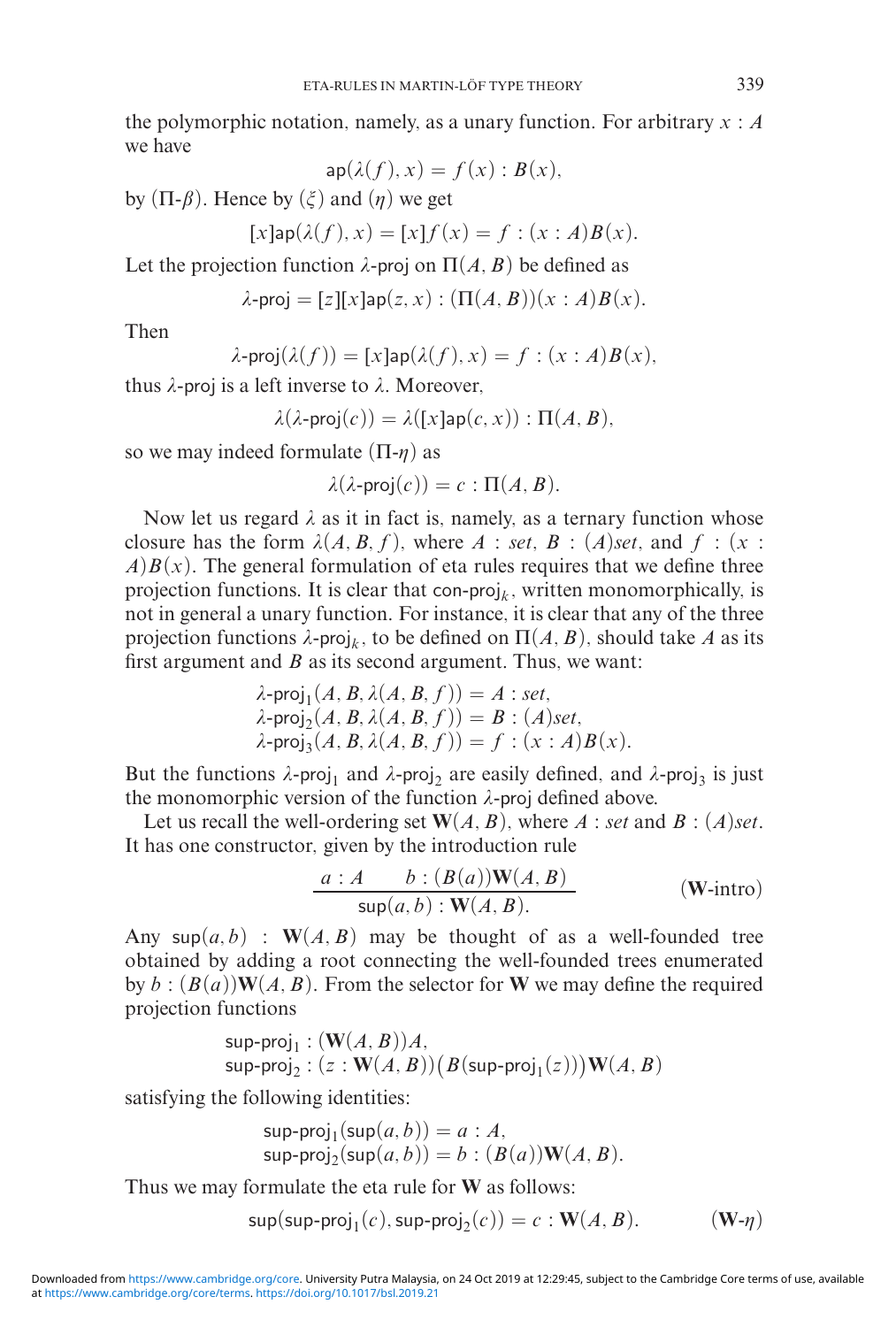The unit type **1** has one constructor, namely, the constant

$$
0_1:1. \t(1\text{-intro})
$$

This constructor is not a function, hence no projection functions can be defined in this case. The eta rule for **1** is therefore degenerate:

$$
0_1 = c : 1. \tag{1-η)}
$$

The result of imposing this rule on **1** has been called the extensional unit type by Hofmann [14].

Let us also consider propositional identity,  $\text{Id}(A, a, a)$  for  $A$ : *set* and *a* : *A*. Its constructor is

$$
\text{refl}: (X:set)(x:X)\text{Id}(X,x,x). \qquad (\text{Id-intro})
$$

Thus for any  $A$  : *set* and  $a : A$ , we have a canonical element refl $(A, a)$ :  $\text{Id}(A, a, a)$ . In this case it is essential to write the required projection functions in the monomorphic notation. Since the constructor refl is binary, we want two projection functions refl-proj*<sup>k</sup>* satisfying

refl-proj<sub>1</sub>
$$
(A, a, \text{refl}(A, a)) = A : set,
$$
  
refl-proj<sub>2</sub> $(A, a, \text{refl}(A, a)) = a : A.$ 

But these are readily defined. The general scheme for eta rules yields

 $refl(refl-proj<sub>1</sub>(A, a, c), refl-proj<sub>2</sub>(A, a, c)) = c$ : **Id**(*A*, *a*, *a*).

But this is tantamount to

$$
\text{refl}(A, a) = c : \text{Id}(A, a, a). \tag{Id- $\eta$ )
$$

*§***4. Nonderivability of eta rules.** It is intuitively clear that when the *c* appearing in the formulation of the eta rules above is a variable  $x$ , then the resulting judgement is not derivable in Martin-Löf type theory. There simply are no rules that allow one to demonstrate, for instance,

$$
x: \Sigma(A, B) \vdash \mathsf{pair}(\mathsf{fst}(x), \mathsf{snd}(x)) = x: \Sigma(A, B).
$$

The nonderivability of eta rules can be established more rigorously by reference to the normalization theorem for Martin-Löf type theory. A corollary of this theorem is the Church–Rosser theorem, namely, that if

$$
a=b:A
$$

is derivable, then there is a *c* : *A* such that both *a* and *b* reduce to *c*. Here the reduction relation is an asymmetric version of the relation of judgemental identity. A variable *x* reduces only to itself, as does pair( $fst(x)$ , snd(*x*)), since  $pair(a, b)$  is reducible if and only if either *a* or *b* is reducible, but neither  $fst(x)$  nor snd $(x)$  is reducible.

Of the normalization proofs available in the literature, the one developed by Goguen [10] seems especially pertinent to our context. The system studied by Goguen is type theory in its higher order formulation with a scheme in the style of Dybjer for defining sets and their constructors and selectors. Goguen's proof, moreover, covers the normalization of open terms, on which we have relied above; and the Church–Rosser theorem is explicitly stated as a corollary (ibid. Corollary 6.8.6).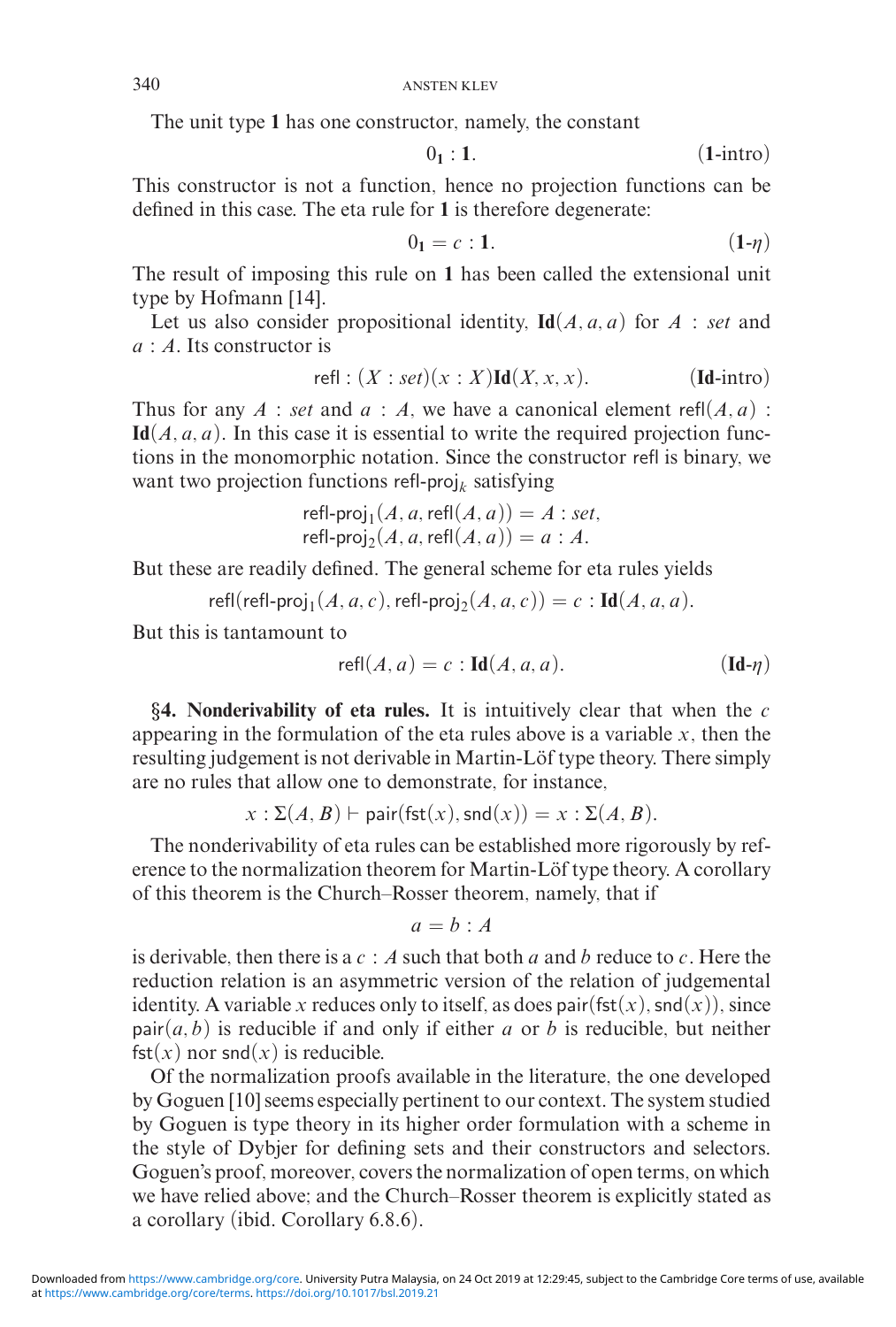*§***5. Propositional eta identities.** Whenever *a, b* : *A*, one may form the identity proposition  $Id(A, a, b)$ . Let us call it the identity proposition corresponding to the identity judgement  $a = b : A$ . An identity proposition corresponding to a (judgemental) eta identity may be called an eta proposition. The following, for instance, is an eta proposition:

$$
Id(\Sigma(A, B), \text{pair}(\text{fst}(c), \text{snd}(c)), c).
$$

Let us call a judgement to the effect that an eta proposition is inhabited a propositional eta rule. Whereas the ordinary (judgemental) eta rules are not derivable in Martin-Löf type theory, propositional eta rules, in many cases, are derivable. The required proof object is, in general, constructed by a single application of the corresponding elimination rule. Thus, for  $\Sigma$  we have

$$
E(c, [x][y]
$$
refl(pair $(x, y))$ ) : Id $(\Sigma(A, B), \text{pair}(\text{fst}(c), \text{snd}(c)), c)$ .

And for Π we have

 $F(c, [f]refl(\lambda(f)) : Id(\Pi(A, B), \lambda([x]ap(c, x)), c).$ 

Here we are relying on the selector F available in the higher order formulation. Garner [9] shows that the propositional eta rule for  $\Pi$  is not derivable in the lower order formulation.

The propositional eta rules for  $W(A, B)$  and 1 can be demonstrated similarly.

Before considering the propositional eta rule for  $\text{Id}(A, a, a)$ , let us note that any set *A* allows the formation of a proposition saying that an arbitrary element *c* : *A* is propositionally identical to an element of constructor form. Here are three examples of such generalized eta propositions:

$$
\mathbf{Id}(\mathbf{2}, \mathsf{t}, c) \vee \mathbf{Id}(\mathbf{2}, \mathsf{f}, c), \n\mathbf{Id}(\mathbf{N}, 0, c) \vee (\exists x : \mathbf{N}) \mathbf{Id}(\mathbf{N}, \mathsf{s}(x), c), \n(\exists x : A) \mathbf{Id}(A + B, \mathrm{inl}(x), c) \vee (\exists y : B) \mathbf{Id}(A + B, \mathrm{inr}(y), c).
$$

Here **N** is the set of natural numbers and has constructors 0 : **N** and s : (**N**)**N**. The disjoint union  $A + B$ : *set* has the two constructors

$$
inl: (A)A + B,
$$
  
inr: (B)A + B. (+-intro)

The propositional eta rule for **Id** is not in general derivable in the type theory assumed here. The eta proposition in question is

$$
\mathbf{Id}(\mathbf{Id}(A, a, a), \mathsf{refl}(a), c) \qquad (\mathbf{Id} \cdot \eta \cdot \text{prop-}A)
$$

for arbitrary  $a : A$  and  $c : \text{Id}(A, a, a)$ . That this set is in general not inhabited was shown by Hofmann and Streicher [15]. But although we do not have inhabitation for arbitrary *A*, there are sets *A* for which  $(\text{Id} - \eta - \text{prop} - A)$ is inhabited. Hofmann [14, p. 58] showed it to be inhabited for **0**, **1**, and **N**. Hedberg [13] showed more generally that  $(\text{Id}-\eta\text{-prop-}A)$  is inhabited whenever the relation  $\text{Id}(A, x, y)$  is decidable, meaning that there is a function  $d:(x, y : A)$  **Id** $(A, x, y)$  +  $\neg$ **Id** $(A, x, y)$ . That the identity relations on **0** and **1** are decidable is obvious; that **N** has a decidable identity relation can be shown by a double induction.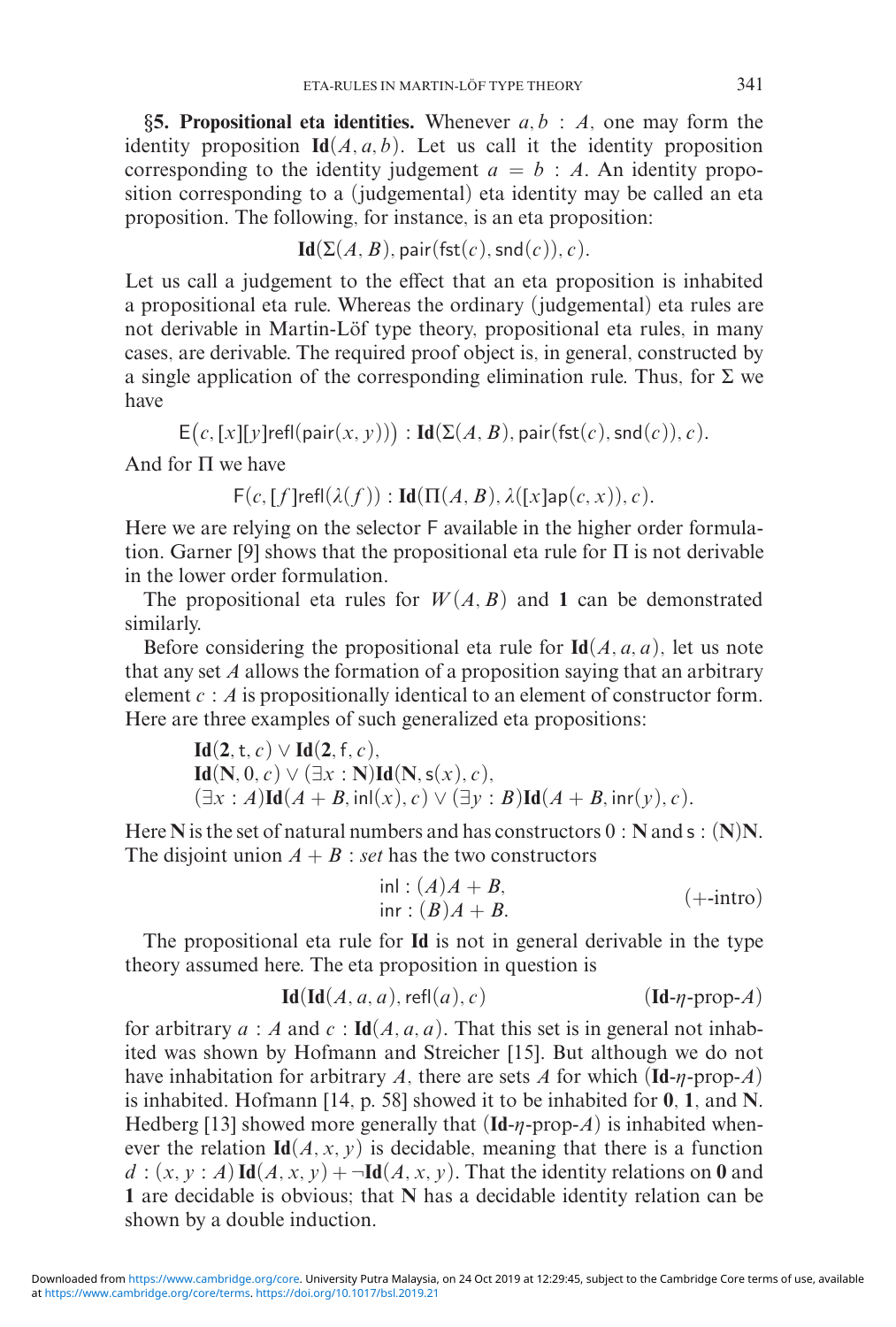**§6. Eta identities in category theory.** The rules  $(\Sigma-\eta)$ ,  $(\Pi-\eta)$ , and  $(1-\eta)$ have counterparts in the theory of cartesian closed categories.

Let us first briefly recall the notion of a category (we follow the presentation of  $[16]$ ). There is a collection of objects  $A, B, C, \ldots$ ; a collection of arrows  $f, g, h, \ldots$ ; and two functions, source and target, from the arrows into the objects. The collection of objects and the collection of arrows are both equipped with identity. One writes  $f : A \rightarrow B$  to mean source $(f) = A$ and target(*f*) = *B*. Whenever  $f : A \rightarrow B$  and  $g : B \rightarrow C$ , there is a composite arrow  $gf : A \to C$ . Arrow composition is associative, thus  $(hg)f = h(gf)$ . With every object *A* there is associated an arrow  $1_A$ satisfying  $f1_A = f : A \rightarrow B$  and  $1_Ag = g : B \rightarrow A$ .

A category is cartesian closed if it has the following additional structure. For any objects A, B there is an object  $A \times B$ , called a product of A and *B*; two arrows  $\pi_{A,B}$ :  $A \times B \to A$  and  $\pi'_{A,B}$ :  $A \times B \to B$ ; and whenever  $f: C \to A$  and  $g: C \to B$ , then there is  $\langle f, g \rangle: C \to A \times B$  such that the following equations hold:

$$
\pi_{A,B} \langle f, g \rangle = f : C \to A,
$$
  

$$
\pi'_{A,B} \langle f, g \rangle = g : C \to B.
$$

Moreover, for any  $h: C \to A \times B$  we require

$$
\langle \pi_{A,B}h, \pi'_{A,B}h \rangle = h : C \to A \times B. \qquad (prod \neg \eta)
$$

For any objects *A, B* there is an object *B<sup>A</sup>*, called an exponential; an arrow  $\epsilon_{A,B}: B^A \times A \to B$ , called evaluation; and whenever  $f: C \times A \to B$ , then there is an arrow  $f^* : C \to B^A$  such that the following equation holds:

$$
\varepsilon_{A,B}\langle f^*\pi_{C,A}\, ,\, \pi'_{C,A}\rangle=f:C\times A\to B.
$$

If we regard  $f : C \times A \rightarrow B$  as a term of type *B* depending on the types *C* and *A*, then we may regard  $f^*$  as the  $\lambda$ -abstraction of  $f$  with respect to type *A*. For any  $h: C \to B^A$  we require

$$
(\varepsilon_{A,B} \langle h\pi_{C,A}, \pi'_{C,A} \rangle)^* = h : C \to B^A.
$$
 (exp- $\eta$ )

There is an object **1**, called a terminal object; and for any object *A* an arrow  $\bigcirc_{A}: A \rightarrow 1$ . For any  $f: A \rightarrow 1$  we require

$$
\bigcirc_{A} = f : A \to \mathbf{1}.\tag{term- $\eta$ )}
$$

The equation (prod- $\eta$ ) secures that any arrow  $h : C \to A \times B$  such that

$$
\pi_{A,B} h = f : C \to A,
$$
  

$$
\pi'_{A,B} h = g : C \to B
$$

is equal to  $\langle f, g \rangle$ . Namely,  $h = \langle \pi_{A,B} h, \pi'_{A,B} h \rangle = \langle f, g \rangle$ . Likewise, the equation (exp- $\eta$ ) secures that any arrow  $h : C \rightarrow B^A$  such that

$$
\varepsilon_{A,B}\langle h\pi_{C,A},\pi'_{C,A}\rangle=f:C\times A\to B
$$

is equal to *f*<sup>∗</sup>. Namely,  $h = (\varepsilon_{A,B} \langle h \pi_{C,A}, \pi'_{C,A} \rangle)^* = f^*$ . And the equation (term- $\eta$ ) secures that any  $f : A \to \mathbf{1}$  is equal to  $\bigcirc_{A}$ .

The equations (prod- $\eta$ ), (exp- $\eta$ ), and (term- $\eta$ ) may therefore be called uniqueness principles, since they entail the uniqueness of certain arrows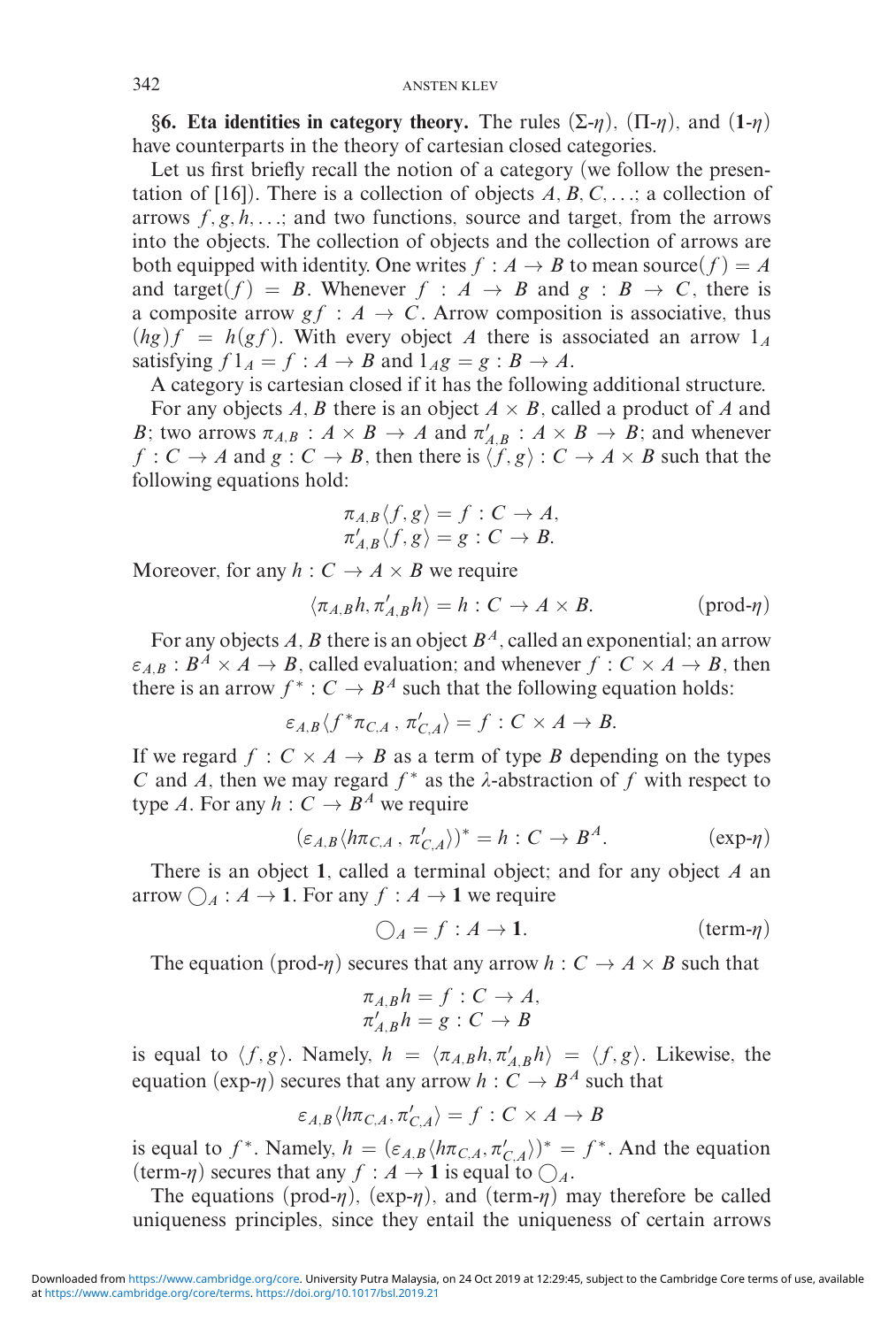associated with the category-theoretic constructions of product, exponential, and terminal object. The uniqueness of these arrows is needed, for instance, in showing that each of these constructions is unique up to isomorphism. When the uniqueness principles are dispensed with, the resulting constructions are called weak (see, e.g., [2]).

A so-called bicartesian closed category is additionally equipped with the following structure.

For any objects  $A, B$  there is an object  $A + B$ , called a co-product of  $A$ and *B*; two arrows  $\iota_{A,B}$ :  $A \to A + B$  and  $\iota'_{A,B}$ :  $B \to A + B$ ; and whenever  $f : A \to C$  and  $g : B \to C$ , then there is  $[f, g] : A + B \to C$  such that the following equations hold:

$$
[f, g] \iota_{A,B} = f : A \to C,
$$
  

$$
[f, g] \iota'_{A,B} = g : B \to C.
$$

Moreover, for any  $h : A + B \to C$  we require

$$
[h\iota_{A,B}, h\iota'_{A,B}] = h : A + B \to C. \tag{co-product- $\eta$ )
$$

There is an object **0**, called an initial object; and for any object *A* an arrow  $\Box_A$ :  $\mathbf{0} \to A$ . For any  $f : \mathbf{0} \to A$  we require

$$
\Box_A = f : \mathbf{0} \to A. \tag{init- $\eta$ )
$$

Whereas the uniqueness principles (prod- $\eta$ ), (exp- $\eta$ ), and (term- $\eta$ ) concern arrows whose *target* is a product, an exponential, or a terminal object, the uniqueness principles (co-prod- $\eta$ ) and (init- $\eta$ ) concern arrows whose *source* is a co-product or an initial object. This dual form of uniqueness principle suggests the formulation of what we shall call co-eta rules.

*§***7. Co-eta rules.** An eta rule for a set *A* asserts that any element of *A* is judgementally identical to an element of constructor form. A co-eta rule for *A* asserts that any function  $f : (x : A)C(x)$  applied to an arbitrary element *c* : *A* is judgementally identical to an element of selector form.

The disjoint union  $A + B$ : *set* has a selector D satisfying

$$
D(\text{inl}(a), f, g) = f(a) : C(\text{inl}(a)),D(\text{inr}(b), f, g) = g(b) : C(\text{inr}(b)),
$$
 (+-eq)

where  $C : (A + B)$ *set*,  $f : (x : A)C$  (inl(*x*)), and  $g : (y : B)C$  (inr(*y*)). Let  $h: (z: A + B)C(z)$ .

The co-eta rule for disjoint union is then:

$$
D(c, [x]h(\text{inl}(x)), [y]h(\text{inr}(y))) = h(c) : C(c). \qquad (+\text{-co-}\eta)
$$

This rule says that *h* applied to an arbitrary element  $c : A + B$  is judgementally identical to an element of selector form. The following rule of inductive extensionality is, as we shall see, equivalent:

$$
x : A \vdash h(\text{inl}(x)) = h'(\text{inl}(x)) : C(\text{inl}(x))
$$

$$
c : A + B \qquad y : B \vdash h(\text{inr}(y)) = h'(\text{inr}(y)) : C(\text{inr}(y)) \qquad (+\text{-ind-ext})
$$

$$
h(c) = h'(c) : C(c).
$$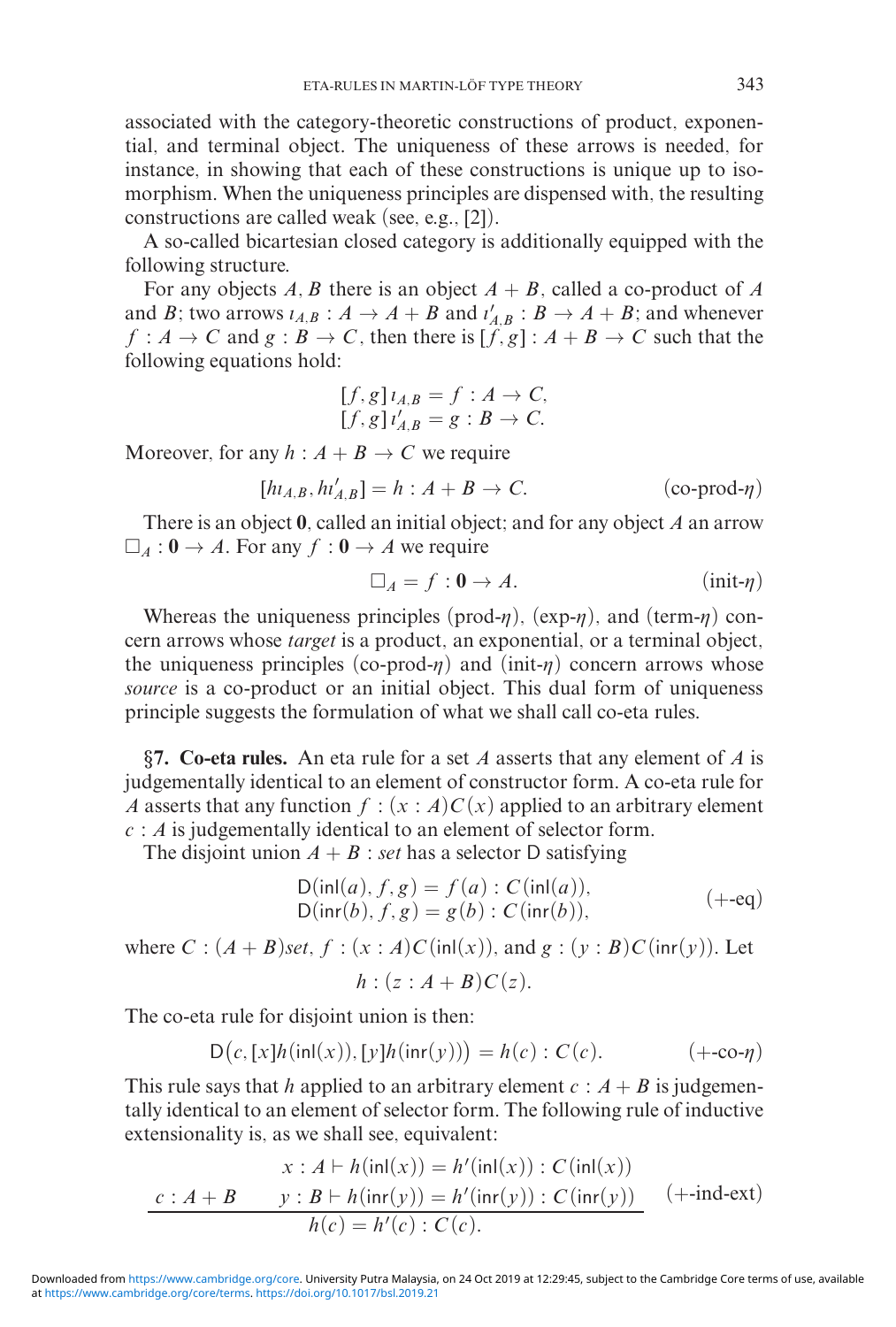The second and third premiss are here written in one column for reasons of space. This rule says that if  $h$  and  $h'$  are judgementally identical on any argument of canonical form, then they are judgementally identical on any element  $c : A + B$ . In the presence of ordinary function extensionality, (Ext), this entails that  $h$  and  $h'$  themselves are judgementally identical,  $h = h'$  :  $(z : A + B)C(z)$ .

One sees the equivalence of  $(+\text{-}c\text{-} \eta)$  and  $(+\text{-}ind\text{-}ext)$  as follows. Assume the premisses of  $(+$ -ind-ext) to be known. Then, by  $(\xi)$  and (App-cong), we may infer:

 $D(c, [x]h(\text{inl}(x)), [y]h(\text{inr}(y))) = D(c, [x]h'(\text{inl}(x)), [y]h'(\text{inr}(y))) : C(c).$ 

From  $(+\text{-}c\text{-} \eta)$  we thence get

$$
h(c) = h'(c) : C(c),
$$

the conclusion of  $(+$ -ind-ext). On the other hand, from  $(+$ -eq) we get

$$
x : A \vdash D(\text{inl}(x), [x]h(\text{inl}(x)), [y]h(\text{inr}(y))) = h(\text{inl}(x)) : C(\text{inl}(x)),
$$
  

$$
y : B \vdash D(\text{inr}(y), [x]h(\text{inl}(x)), [y]h(\text{inr}(y))) = h(\text{inr}(y)) : C(\text{inr}(y)),
$$

whence  $(+$ -ind-ext) allows us to infer

$$
D(c, [x]h(\text{inl}(x)), [y]h(\text{inr}(y))) = h(c) : C(c).
$$

A similar equivalence holds for co-eta rules in general. In some formal languages, such as in the type theory as formulated in [20], there are no selectors, but instead schemes for defining functions by induction. In such a language, of course, we cannot formulate co-eta rules, but rules of inductive extensionality are formulable.

The set  $\Sigma(A, B)$  has a selector E satisfying

$$
E(\text{pair}(a, b), f) = f(a, b) : C(\text{pair}(a, b)),
$$
 (Σ-eq)  
where  $C : (\Sigma(A, B))set$  and  $f : (x : A)(y : B(x)) C(\text{pair}(x, y)).$  For any  
 $h : (z : \Sigma(A, B)) C(z),$ 

we have

$$
[x, y]h(\text{pair}(x, y)) : (x : A)(y : B(x)) C(\text{pair}(x, y)).
$$

Thus a co-eta rule may be formulated as follows:

$$
E(c, [x, y]h(\text{pair}(x, y))) = h(c) : C(c). \qquad (\Sigma\text{-co-}\eta)
$$

Since in the higher order formulation of Martin-Löf type theory each set has a unique selector, one can there formulate a co-eta rule for any set. Relying on the Dybjer scheme for elimination rules, we may describe a procedure for formulating the co-eta rule for *A*. The selector of *A* has among its argument places one for each constructor of *A*. For instance, the selector E has one such argument place, corresponding to the constructor pair; and the selector D has two such argument places, one corresponding to the constructor inl and one to the constructor inr. Suppose we are given  $h : (x : A)C(x)$ . For each constructor con of *A*, apply *h* to a term of the form  $con(x_1, \ldots, x_n)$ . If con is a constant, then the sequence of variables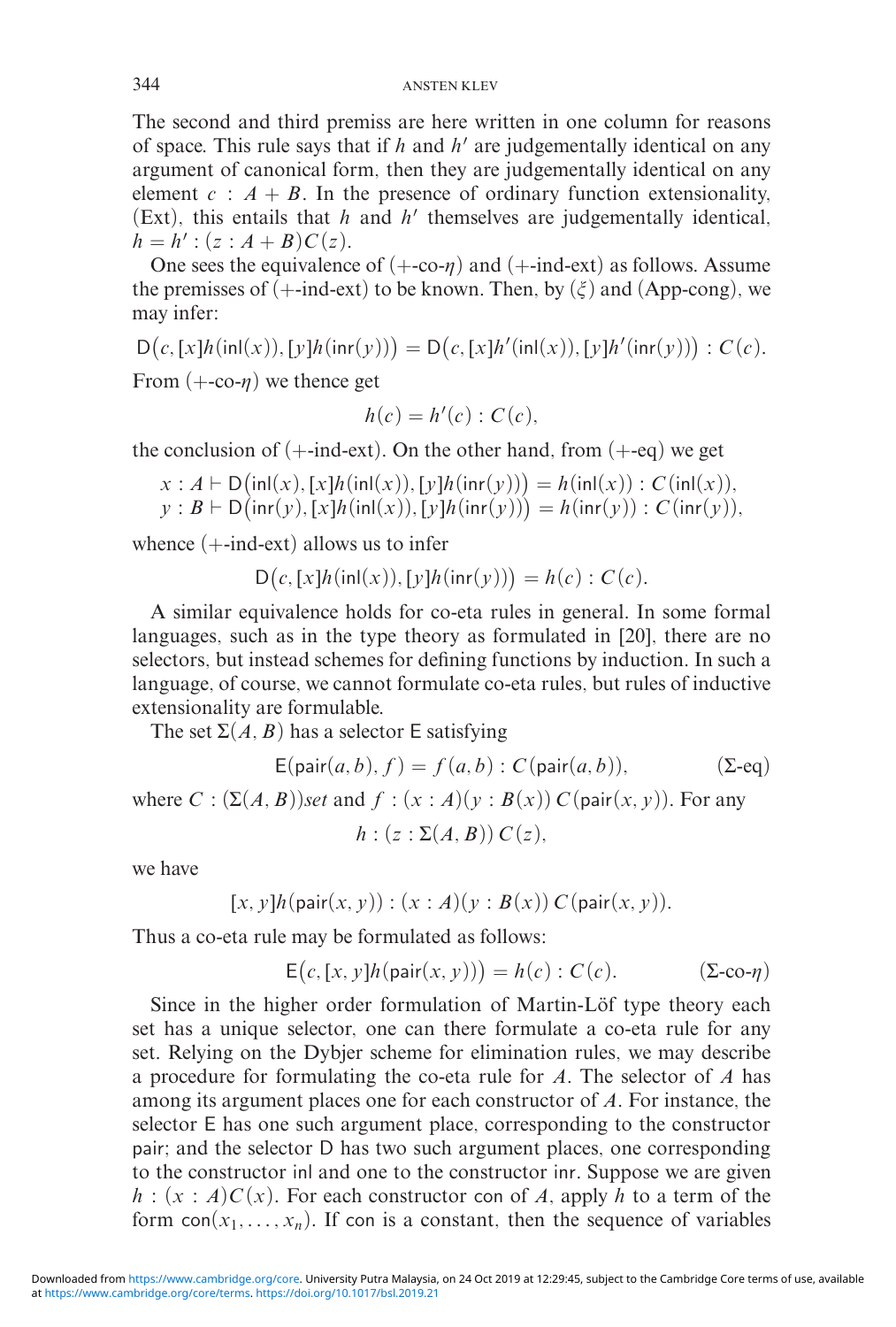here is empty. But if con is a function, then  $h(\text{con}(x_1, \ldots, x_n))$  is an open term that cannot be inserted directly into the appropriate argument place of the selector. We obtain a closed term by means of abstraction. To obtain a term of the right type it is, however, not in general enough to abstract only the variables  $x_1, \ldots, x_n$ , since the syntax of selectors allows also for recursive arguments. (An illustration of this will be given shortly.) Insert each closed term thus obtained through abstraction at the corresponding argument place in the selector. The equality rules for *A* secures that the resulting term is judgementally identical to *h* on any argument *a* : *A* of canonical form. The co-eta rule asserts that the terms are judgementally identical on an arbitrary argument.

It is easy to see that the co-eta rules given above for  $A + B$  and  $\Sigma(A, B)$ follow the described pattern. For an illustration of a selector with a recursive argument, let us consider the set of natural numbers, **N**. For any *C* : (**N**)*set*,  $b: C(0)$  and  $f: (x:N)(y:C(x))C(s(x))$ , its selector R satisfies

$$
R(0, b, f) = b : C(0),
$$
  
\n
$$
R(s(n), b, f) = f(n, R(n, b, f)) : C(s(n)).
$$
 (N-equ)

The third argument of R—associated with the constructor s and here written *f*—is recursive. Given a function  $h : (x : \mathbb{N})C(x)$ , we apply it to the constructor 0, obtaining  $h(0)$  :  $C(0)$ ; and to an arbitrary element of sform, obtaining  $h(s(x))$ :  $C(s(x))$  for  $x : \mathbb{N}$ . In order to get a term of appropriate type from  $h(s(x))$  we must abstract not only *x* but also *y* :  $C(x)$ , as required by the recursive argument *f* in  $R(n, b, f)$ . We thus get  $[x : N][y : C(x)]h(s(x))$ , and so we may formulate

$$
R(n, h(0), [x : N][y : C(x)]h(s(x))) = h(n) : C(n).
$$
 (N-co- $\eta$ )

The equivalent rule of inductive extensionality is<sup>2</sup>

$$
h(0) = h'(0) : C(0)
$$
  

$$
n : \mathbf{N} \qquad x : \mathbf{N} \vdash h(\mathsf{s}(x)) = h'(\mathsf{s}(x)) : C(\mathsf{s}(x)) \qquad (\mathbf{N}\text{-}\mathrm{ind}\text{-}\mathrm{ext})
$$
  

$$
h(n) = h'(n) : C(n).
$$

The co-eta rule for identity sets illustrates a further generalization. Let us first recall the rule

$$
\frac{p: \text{Id}(A, a, b) \qquad d: (z: A) C(z, z, \text{refl}(z))}{\text{J}(a, b, p, d): C(a, b, p),}
$$
 (Id-elim)

where  $C: (x : A)(y : A)(\text{Id}(A, x, y))$  *set*. Assume

$$
h: (x:A)(y:A)(p:Id(A,x,y)) C(x,y,p).
$$

<sup>2</sup> Another extensionality principle on **N** is the rule of uniqueness of definition by induction:

$$
x : \mathbf{N} \vdash h(\mathsf{s}(x)) = f(x, h(x)) : C(\mathsf{s}(x))
$$
  

$$
n : \mathbf{N} \qquad h(0) = h'(0) : C(0) \qquad x : \mathbf{N} \vdash h'(\mathsf{s}(x)) = f(x, h'(x))) : C(\mathsf{s}(x))
$$
  

$$
h(n) = h'(n) : C(n).
$$

This rule, studied for instance in [11] and [25], entails (**N**-ind-ext), and would indeed seem to be stronger than it.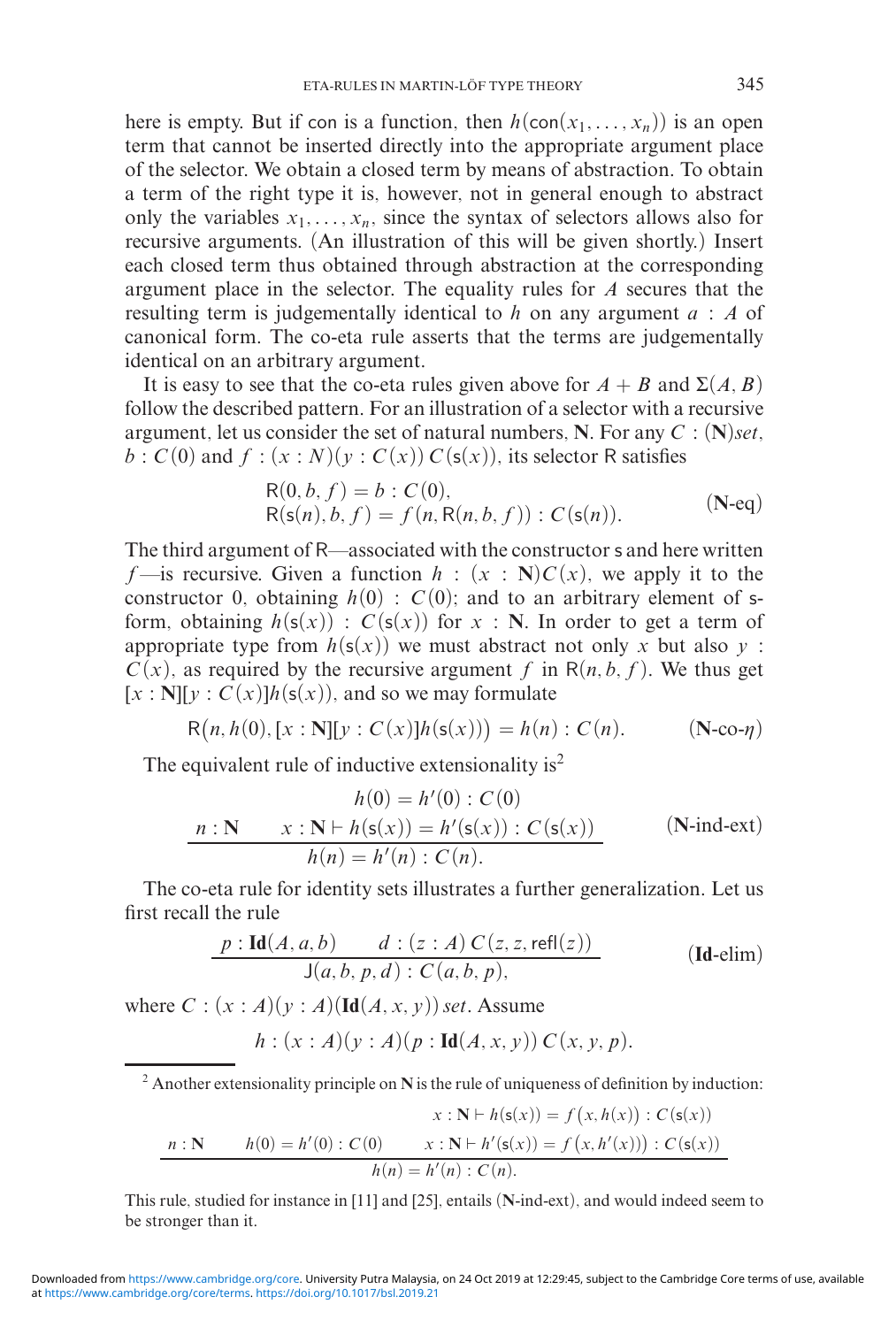Thus we assume given a function on the inductive family  $(x : A)(y :$ *A*) **Id**(*A, x, y*) rather than on the set **Id**(*A, a, a*). We may then formulate a co-eta rule as follows:

$$
J(a, b, p, [z]h(z, z, \text{refl}(A, z))) = h(a, b, p) : C(a, b, p).
$$
 (Id-co- $\eta$ )

This identity has been studied by Streicher [31, pp. 15–18], who shows that it entails the so-called reflection rule:

$$
\frac{p:\mathbf{Id}(A,a,b)}{a=b:A.}
$$

Namely, let

$$
x, y : A, p : Id(A, x, y) \vdash h_1(x, y, p) = x : A, x, y : A, p : Id(A, x, y) \vdash h_2(x, y, p) = y : A.
$$

Then

$$
z : A \vdash h_1(z, z, \text{refl}(A, z)) = h_2(z, z, \text{refl}(A, z)) : A,
$$
  
( $\xi$ ) and (Ann-cong) (1)

whence, by  $(\xi)$  and (App-cong),

 $J(x, y, p, [z]h_1(z, z, \text{refl}(A, z))) = J(x, y, p, [z]h_2(z, z, \text{refl}(A, z))) : A.$ By  $(\text{Id-co-}\eta)$  this yields

$$
x, y : A, p : Id(A, x, y) \vdash h_1(x, y, p) = h_2(x, y, p) : A.
$$
 (2)

In light of the definitions of  $h_1$  and  $h_2$ , this allows us to infer  $a = b : A$ from  $p: \text{Id}(A, a, b)$ . The step from (1) to (2) can be seen as an inference by inductive extensionality: if  $h_1$  and  $h_2$  agree on canonical triples  $(z, z, \text{refl}(z))$ , for *z* : *A*, then they agree on arbitrary triples  $(x, y, p)$ , where  $p$  : **Id** $(A, x, y)$ .

In a similar fashion one can show that  $(\text{Id}$ -co- $\eta$ ) entails  $(\text{Id}-\eta)$ . Namely, let

$$
x, y : A, p : Id(A, x, y) \vdash g_1(x, y, p) = p : Id(A, x, y),
$$
  
\n
$$
x, y : A, p : Id(A, x, y) \vdash g_2(x, y, p) = \text{refl}(A, x) : Id(A, x, y).
$$

Assuming  $(\text{Id-co-}\eta)$ , we can avail ourselves of the reflection rule, hence in the context *x*, *y* : *A*, *p* :  $\text{Id}(A, x, y)$  we have  $\text{Id}(A, x, y) = \text{Id}(A, x, x)$  : *set*, whence the function  $g_2$  is well-typed. As before we can use  $(\text{Id-co-}\eta)$  to conclude

$$
\mathsf{refl}(A,a) = c : \mathbf{Id}(A,a,a)
$$

for arbitrary  $a : A$  and  $c : \text{Id}(A, a, a)$ .

It is easy to see from the description of the general form of co-eta rules that the corresponding propositional co-eta rules are derivable. (This was noted already by Luo [18, p. 201], who calls co-eta propositions 'filling-up rules.') Namely, the co-eta proposition for *A* is inhabited for canonical elements of *A* by the equality rule(s) for *A* and **Id**-introduction; by the elimination rule for *A* it then follows that its co-eta proposition is inhabited for arbitrary elements of *A*. This argument generalizes directly to the case where *A* is an inductive family rather than an inductive set. In particular, it is easy to see that any proposition of the form

**Id**
$$
(C(a, b, p), J(a, b, p, [z]h(z, z, \text{refl}(z))), h(a, b, p))
$$

is inhabited for  $a, b : A$  and  $p : Id(A, a, b)$ . It follows that the reflection rule and  $(\text{Id-co-}\eta)$  are interderivable, as already noted by Streicher.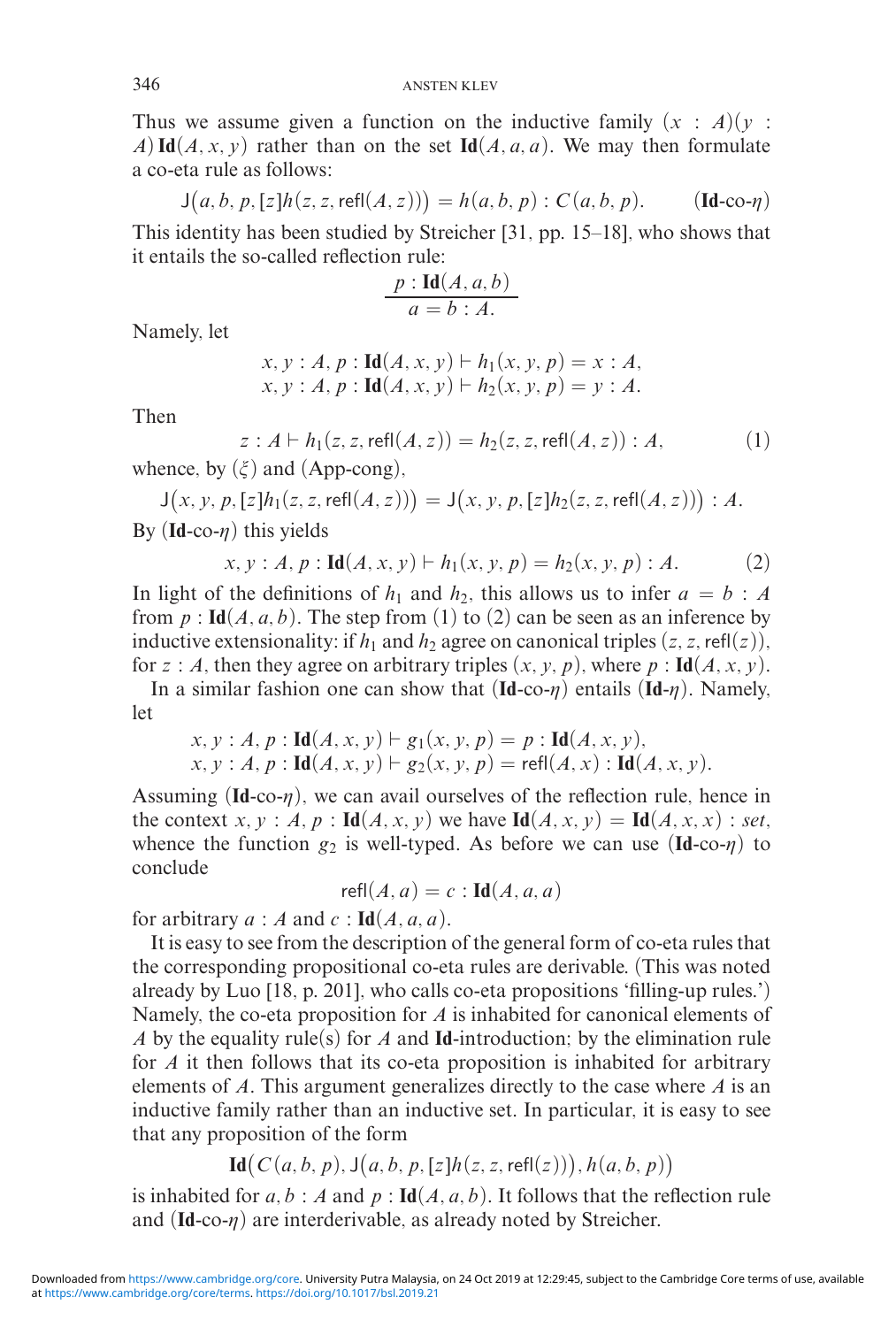*§***8. Eta identities in proof theory.** Prawitz [27, p. 254] briefly discusses the notion of an expansion of a natural deduction derivation. When the main connective of the end formula of a derivation  $\mathcal D$  is  $\wedge$ ,  $\supset$ , or  $\vee$ , then the immediate expansion of  $D$  is formed as follows:

$$
\begin{array}{ccc}\n\mathcal{D} & \mathcal{D} & \mathcal{D} \\
A \wedge B & \longrightarrow & \underbrace{\mathcal{A} \wedge B}_{\mathcal{A}} & \underbrace{\mathcal{A} \wedge B}_{\mathcal{B}} \\
\hline\n\end{array} \qquad (\wedge - \exp)
$$

$$
\begin{array}{ccc}\n\mathcal{D} & & \\
A \supset B & & \\
\hline\nA \supset B & & \\
\hline\n\end{array} \qquad \qquad \begin{array}{c}\n\mathcal{D} \\
A \supset B \\
\hline\n\end{array} \qquad \qquad \begin{array}{c}\n\text{(5-exp)} \\
\hline\n\end{array}
$$

$$
\begin{array}{ccc}\n\mathcal{D} & \mathcal{D} & [A] & [B] \\
A \lor B & \xrightarrow{A \lor B} & A \lor B & A \lor B \\
\hline\nA \lor B & & \\
A \lor B & & \\
\end{array}
$$
 (V-exp)

Immediate expansions can be formed similarly for quantified formulae. These expansions were considered by Prawitz in the course of a discussion of the form of normal natural deduction derivations. In a proof of normalization it is of course reductions that play the main role, that is, operations on natural deduction derivations such as the following:

$$
\begin{array}{ccc}\n\mathcal{D}_1 & \mathcal{D}_2 \\
\underline{A} & B \\
\hline\n\underline{A \wedge B}} & \rightsquigarrow & \mathcal{D}_1 \\
[A] & & \mathcal{D}_2 \\
\mathcal{D}_1 & & \mathcal{D}_2 \\
\underline{B} & \mathcal{D}_2 & \rightsquigarrow & \mathcal{D}_1 \\
\hline\n\underline{A \supset B} & A & \mathcal{D}_1 \\
\hline\n\underline{B} & & \mathcal{B}\n\end{array} \tag{5-red}
$$

But by also making use of expansions, a derivation of a formula *A* can be transformed into a normal derivation of *A* in which all the so-called minimum formulae are atomic. For instance, the normal derivation

$$
\frac{A \land (B \land C)}{B \land C}
$$
  

$$
A \land (B \land C) \supset (B \land C)
$$

has one minimum formula,  $B \wedge C$ , but it is composite. Employing ( $\wedge$ -exp) one obtains the normal derivation

$$
\begin{array}{c|c}\nA \wedge (B \wedge C) & A \wedge (B \wedge C) \\
\hline\nB \wedge C & B \wedge C \\
\hline\nB & C \\
\hline\nA \wedge (B \wedge C) \supset (B \wedge C)\n\end{array}
$$

in which there are two minimum formulae, *B* and *C* , of smaller complexity.

Immediate expansions are also of relevance to the question of the general form of introduction and elimination rules. (In type theory this form is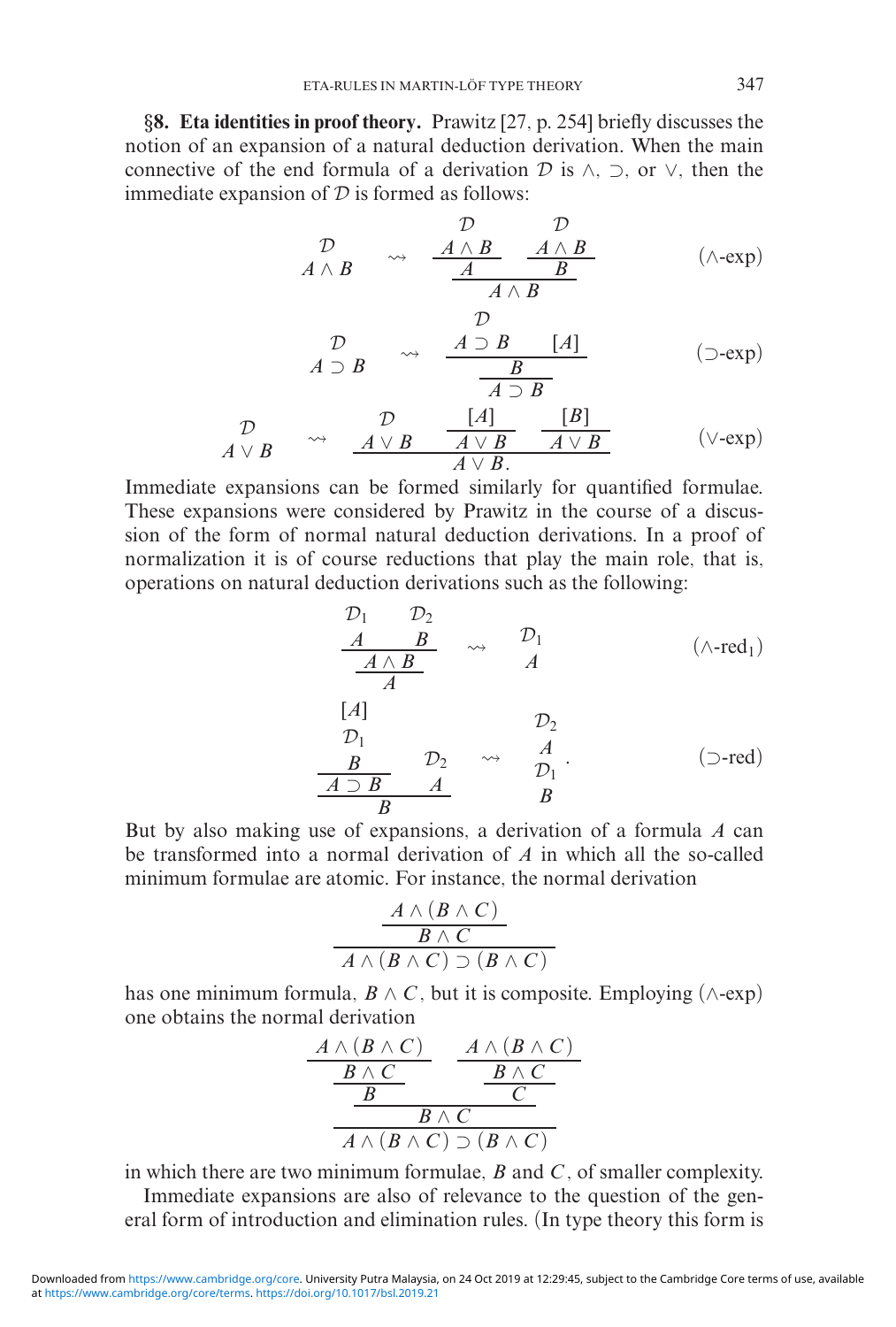described by the Dybjer schemes.) Pfenning and Davies [26] call the elimination rules for a connective  $\Phi$  locally sound if  $\Phi$  admits of a suitable number of reductions; and locally complete if  $\Phi$  admits of an immediate expansion. Local soundness ensures that the elimination rules for Φ are not too strong, whereas local completeness ensures that its elimination rules are strong enough, in particular strong enough to recover the premisses of its introduction rules. Thus, if  $\Phi$  is locally complete, then any formula whose main connective is  $\Phi$  can be derived from itself by use of the introduction and elimination rules for  $\Phi$ , as can be seen above for the case of  $\wedge$ ,  $\supset$ , and ∨.

In type-theoretical notation, the right hand side of (∨-exp) is written as  $D(c, [x]in(x), [y]in(x))$  rather than as  $D(c, [x]h(in(x)), [y]h(in(x))),$ which is the term occurring in  $(+\text{co-}\eta)$ . The expansion whose right hand side corresponds to this latter term is rather

| $\mathcal{D}_1$ |                    |                 | [A]             | [B]             |
|-----------------|--------------------|-----------------|-----------------|-----------------|
| $A \vee B$      |                    |                 | $A \vee B$      | $A \vee B$      |
| $\mathcal{D}_2$ | $\rightsquigarrow$ | $\mathcal{D}_1$ | $\mathcal{D}_2$ | $\mathcal{D}_2$ |
|                 |                    | $A \vee B$      | $\epsilon$      |                 |
| C               |                    |                 |                 |                 |

The expansion ( $\vee$ -exp) is the special case of this where  $\mathcal{D}_2$  is empty and *C* is  $A \vee B$ . Expansions of this more general kind have recently been studied by Tranchini [35]. He shows that in Schroeder-Heister's formalism of natural deduction with higher order rules [28], such a generalized expansion can be formulated for any connective. In type-theoretical notation, this general form of expansion is in effect just the general form of co-eta rules described above restricted to selectors without recursive arguments.

Prawitz [27, p. 257] formulated the conjecture, which he (ibid. p. 261) attributed to Martin-Löf, that identity between natural deduction derivations is the equivalence relation generated by reductions. The conjecture as stated does thus not say that a derivation  $D$  and its expansion are always identical, but Prawitz (ibid. p. 257) remarks that 'it seems unlikely that any interesting property of proofs is sensitive to differences created by an expansion'. Martin-Löf  $[19, p. 104]$  noted that the meaning of the conjecture depends on whether by identity between derivations one has in mind definitional identity,  $\mathcal{D} \equiv \mathcal{D}'$ —more on which below—or rather the notion of identity captured by the identity proposition  $\text{Id}(C, D, D')$ . Indeed, assuming the results of the present article, we may say that whereas expansion for most connectives (viz. save the identity predicate) preserves propositional identity, it does in general not preserve definitional identity.

In later literature on the identity of natural deduction derivations, such as [4] and [36], it appears to be taken for granted that such identity is preserved under expansion, although it is not specified then whether one has in mind definitional identity or some other notion of identity. In support of the view that expansion preserves identity a metamathematical result is often cited to the effect that the equivalence relation generated by reduction and expansion is the strongest candidate possible for an identity relation between proofs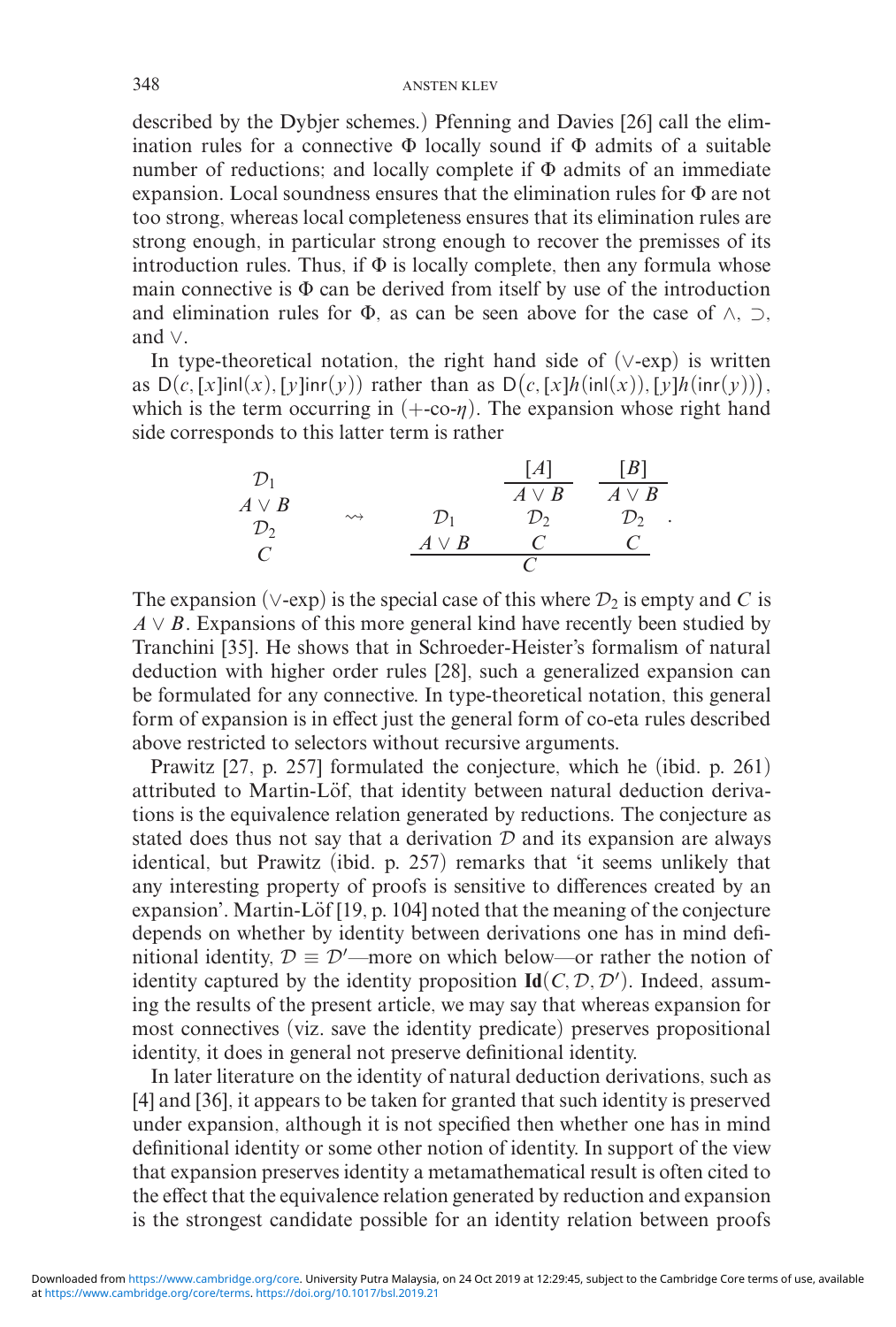that does not trivialize it, that is, that does not entail the identification of all derivations of the same theorem (the result is restricted to the ⊃*,* ∧ fragment of propositional logic). The result knows many different proofs: type-theoretic [5, 30], category-theoretic [29], and proof-theoretic (though only for the ⊃-fragment) [36].

*§***9. Eta rules and meaning explanations.** Martin-Lof's meaning explana- ¨ tions for his type theory play an essential role in the justification of its rules. In particular, they support its so-called simple minded consistency: based on our understanding of the system as a meaningful symbolism we can see that it does not allow the derivation of a judgement of the form

 $a: \perp$ 

where *a* is a closed term.

The meaning explanations can be said to provide the system with a basic semantics, basic in the sense that the terms in which they are formulated do not themselves call for explanation in yet other terms. The meaning explanations thus differ from model-theoretic semantics, where the symbols of a formal system are explained in terms of some other mathematical theory, typically set theory, whose primitive notions themselves are in need of explanation. The meaning explanations are therefore informal in the sense that they are not stated in terms of a mathematical theory. But their being informal does not mean that they are imprecise: on the contrary, they are quite precise and allow for a detailed justification of the rules of the system.

Readers of the book [22] may have noticed that the rules for Π offered there include

$$
\lambda([x] \mathsf{ap}(c, x)) = c : \Pi(A, B). \tag{11- $\eta$ )
$$

The rule is natural in the context of the so-called extensional version of type theory presented in that book. Indeed,  $(\Pi - \eta)$  together with the reflection rule for **Id** allows one to demonstrate the judgement

$$
\mathsf{funext}(c,d) \,:\, (\forall x:A) \, \mathbf{Id}(B(x),\mathsf{ap}(c,x),\mathsf{ap}(d,x)) \supset \mathbf{Id}(\Pi(A,B),c,d),
$$

saying that  $c, d$ :  $\Pi(A, B)$  are propositionally identical provided they are pointwise propositionally identical.

In line with the general programme of the book [22], a justification of  $(\Pi-\eta)$  is offered on the basis of the meaning explanations. Any identity judgement  $a = b : A$  has as presuppositions  $a : A$  and  $b : A$ . In particular,  $(\Pi-\eta)$  has as a presupposition

$$
c:\Pi(A,B).
$$

Let us first assume that  $(\Pi - \eta)$  is made in the empty context. Then *c* is a closed term, so by the explanation of the form of judgement *a* : *A* we know that *c* is a programme that, when evaluated, yields an element of  $\Pi(A, B)$ of canonical form, namely, of the form  $\lambda(f)$ , where  $f : (x : A)B(x)$ . From the explanation of the form of judgement  $a = b : A$ , and that of a canonical element as a programme that evaluates to itself, we may infer

$$
c=\lambda(f):\Pi(A,B).
$$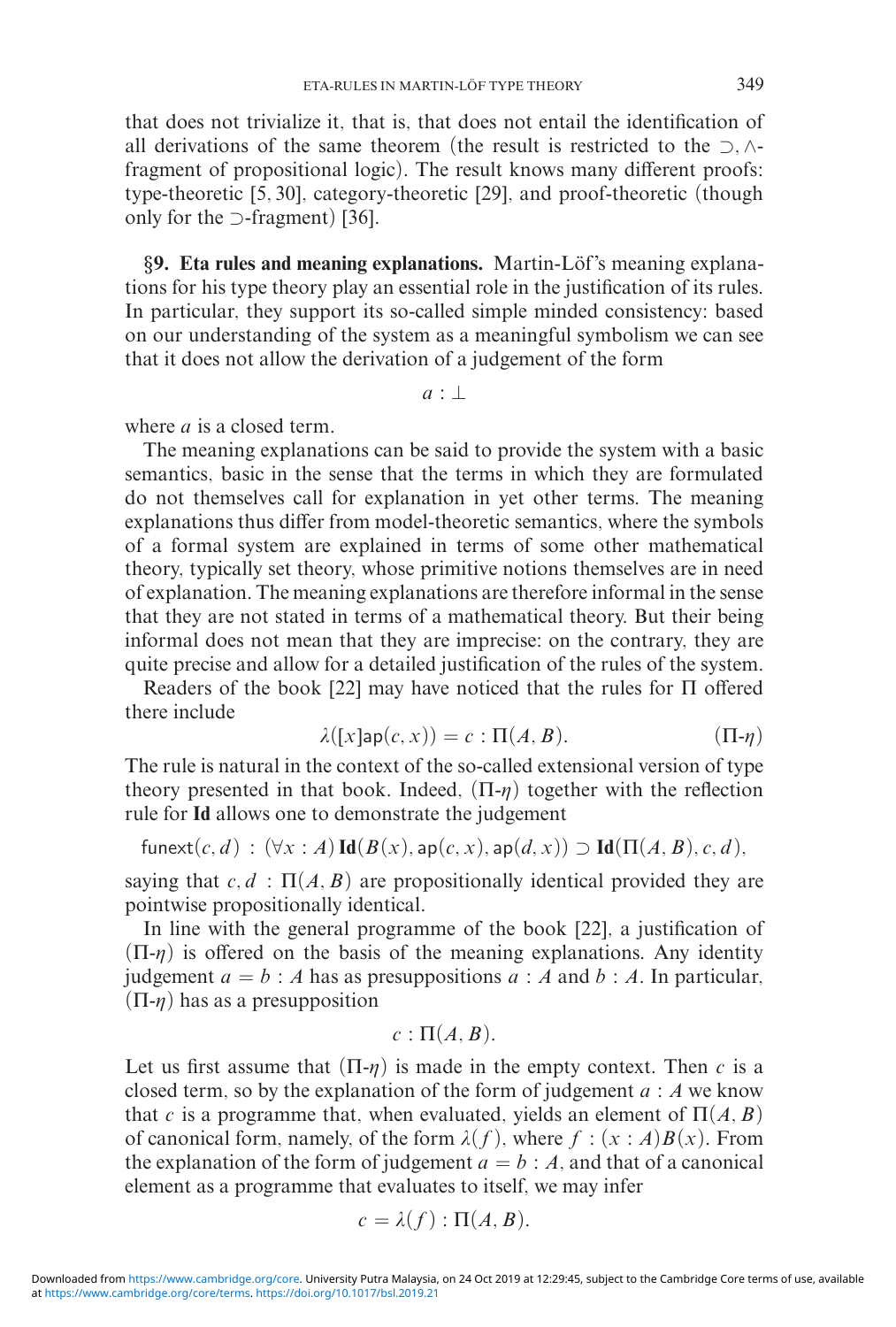For any variable *x* : *A*, we then have

$$
\mathsf{ap}(c, x) = \mathsf{ap}(\lambda(f), x) = f(x) : B(x).
$$

The first identity follows from (App-cong), the second from Π-equality. By the rules  $(\xi)$  and  $(\eta)$  we may infer

$$
[x] \mathsf{ap}(c, x) = [x] f(x) = f : (x : A) B(x)
$$

and thence also

$$
\lambda([x] \mathsf{ap}(c, x)) = \lambda(f) = c : \Pi(A, B).
$$

Thus  $(\Pi - \eta)$  has been justified in this case.

Assume next that  $(\Pi-\eta)$  is made in a nonempty context  $\Gamma$ . Let  $\overline{a}$  be an environment for Γ. That is, if Γ is  $x_1 : A_1, \ldots, x_n : A_n$ , then  $\overline{a}$  is a sequence  $a_1, \ldots, a_n$  such that

$$
a_1: A_1, \ldots a_n: A_n[a_1, \ldots, a_{n-1}].
$$

Here postfixed square brackets indicate substitution. By the meaning explanation of the hypothetical judgement  $\Gamma \vdash c : \Pi(A, B)$ , we know

$$
c[\overline{a}]:\Pi(A,B)[\overline{a}].
$$

Since  $c[\overline{a}]$  is a closed term and  $\Pi(A, B)[\overline{a}]$  has the form  $\Pi(A', B')$ , where  $A'$ : *set* and  $B'$ :  $(A')$ *set*, we may reason as above to find

$$
\lambda([x]\mathsf{ap}(c[\overline{a}],x)) = \lambda(f) = c[\overline{a}]: \Pi(A,B)[\overline{a}].
$$

By the meaning explanation of hypothetical judgements, this justifies

 $\Gamma \vdash \lambda([x] \mathsf{ap}(c, x)) = c : \Pi(A, B).$ 

For the other eta rules, we shall consider only the categorical case. The general case follows just as in the justification of  $(\Pi - \eta)$ .

Let us first consider  $(\Sigma - \eta)$ . From  $c : \Sigma(A, B)$  we know  $c = \text{pair}(a, b)$ :  $\Sigma(A, B)$  for some  $a : A, b : B(a)$ . We therefore have

$$
pair(fst(c),snd(c)) = pair(fst(pair(a, b)), std(pair(a, b)))
$$
  
= 
$$
pair(a, b)
$$
  
= 
$$
c : \Sigma(A, B).
$$

The justification of  $(W-\eta)$  is quite similar, relying on the properties of the two functions sup-proj<sub>1</sub> and sup-proj<sub>2</sub>.

For the justification of  $(1-\eta)$ , assume  $c : 1$ . Then  $c$  evaluates to an element of canonical form. But there is just one such element, namely,  $0<sub>1</sub>$ ; hence  $c = 0_1 : 1$ .

A judgement of the form  $c : \text{Id}(A, a, b)$  is explained as follows: *c* is a programme that, when evaluated, yields an element of the form  $refl(D, d)$ where  $D = A$ : *set*,  $d = a$ : *A*, and  $d = b$ : *A*. In particular, the judgement  $c$ : **Id**(*A, a, a*) means that *c* evaluates to some refl(*D, d*) where  $D = A$ : *set* and  $d = a : A$ . But then

$$
\mathsf{refl}(A, a) = \mathsf{refl}(D, d) = c : \mathbf{Id}(A, a, a).
$$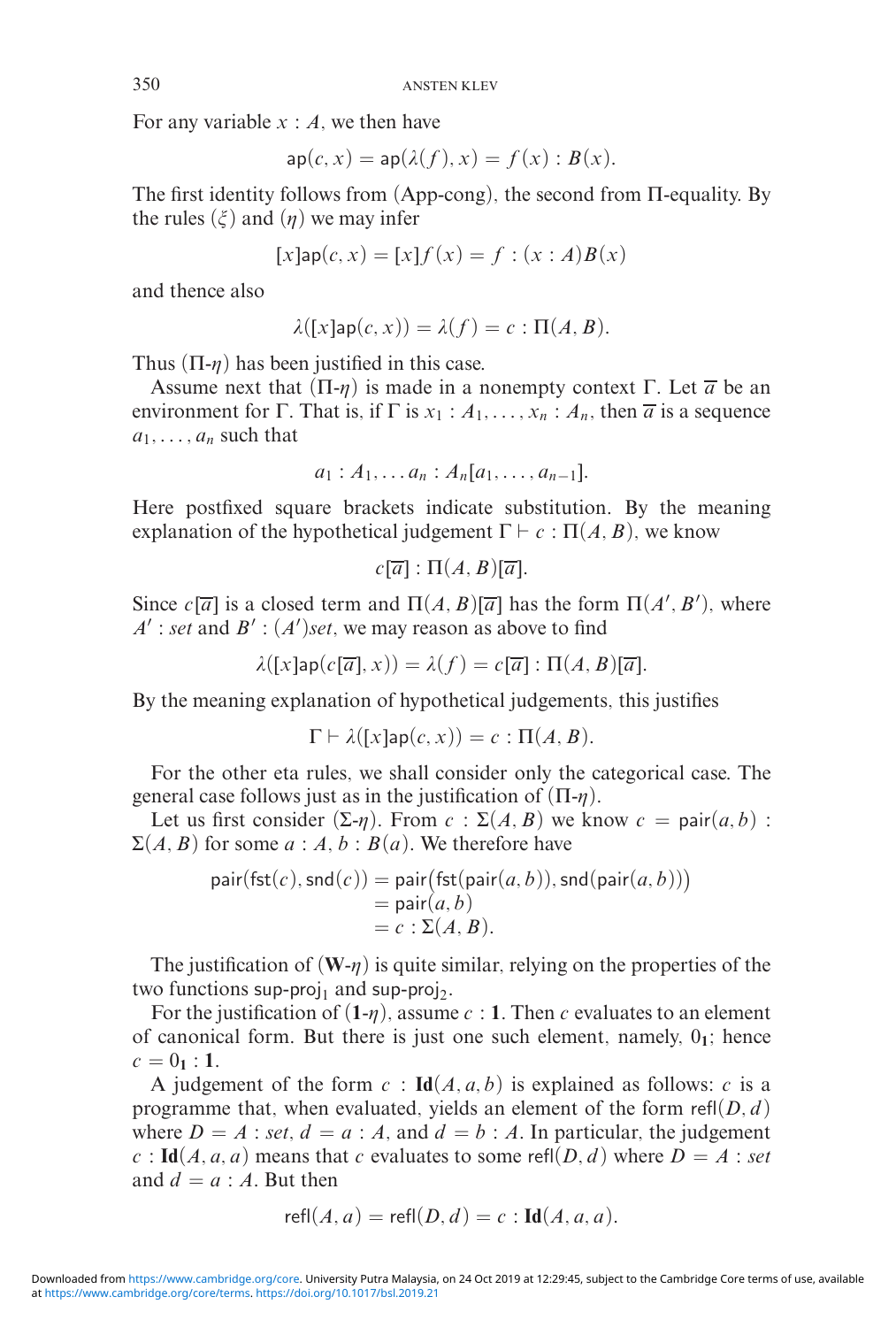*§***10. Definitional identity.** That eta rules are justified by the meaning explanations does, however, not force us to accept these rules as axioms of Martin-Löf type theory. The meaning explanations need not be the final arbiter in the question of which rules to accept. This is clear from the case of the so-called reflection rule:

$$
\frac{p:\mathbf{Id}(A,a,b)}{a=b:A.}
$$

The explanation of the form of judgement  $p$  :  $\text{Id}(A, a, b)$  can be seen to justify this rule. But the rule is not part of canonical Martin-Löf type theory. Indeed, several reasons can be cited for not accepting the reflection rule as the elimination rule for **Id**. The rule does not fit the pattern of introduction and elimination rules that the other set formers follow [31, p. 13]. Accepting the reflection rule as an axiom makes judgements of the forms *a* : *A* and  $a = b$ : *A* undecidable in the recursion-theoretic sense [14, pp. 62–63]. Since definitional identity should be decidable in this sense, it follows that the reflection rule does not accord with the understanding of judgemental identity as definitional identity. Finally, the equality rule that pairs with the reflection rule is  $(\text{Id} - \eta)$ , and this judgement is inconsistent with the univalence axiom [34, Example 3.19].

There may, likewise, be several reasons for not accepting lower order eta rules. Here it will be argued that such rules do not accord with the understanding of judgemental identity as definitional identity.

Let us write  $s \equiv t$  for '*s* is definitionally identical to *t*.' We say that judgements of the form  $\alpha = \beta$ : *type* and  $a = b : \alpha$  are sound for definitional identity if the following inferences are justified:

$$
\frac{\alpha = \beta : type}{\alpha \equiv \beta} \qquad \frac{a = b : \alpha}{a \equiv b}.
$$

A rule

$$
\frac{J_1 \dots J_n}{\alpha = \beta : type} \qquad \frac{J_1 \dots J_n}{a = b : \alpha}
$$

is sound for definitional identity if from the assumption that all premisses  $J_k$  of the relevant form are sound for definitional identity, we may infer that also the conclusion,  $a = b : \alpha$  or  $\alpha = \beta : type$ , is sound.

The understanding of judgemental identity as definitional identity obviously requires that the rules of the system be sound for definitional identity. Most rules governing judgemental identity are stipulatory in nature and do not require justification in the way that, for instance, an elimination rule requires justification. In particular, we do not need to make the conclusion of such a rule evident on the assumption that we know the premisses. We must make sure that, if the conclusion of the rule is  $a = b : \alpha$ , say, then it is plain that both  $a : \alpha$  and  $b : \alpha$ . But we are not obliged, on the basis of the meaning explanations and the assumption that the premisses of the rule are known, to make the judgement  $a = b : \alpha$  evident, for we are simply stipulating that this judgement holds. If we are to understand judgemental identity as definitional identity, we are, however, obliged to justify that the rule is sound for definitional identity.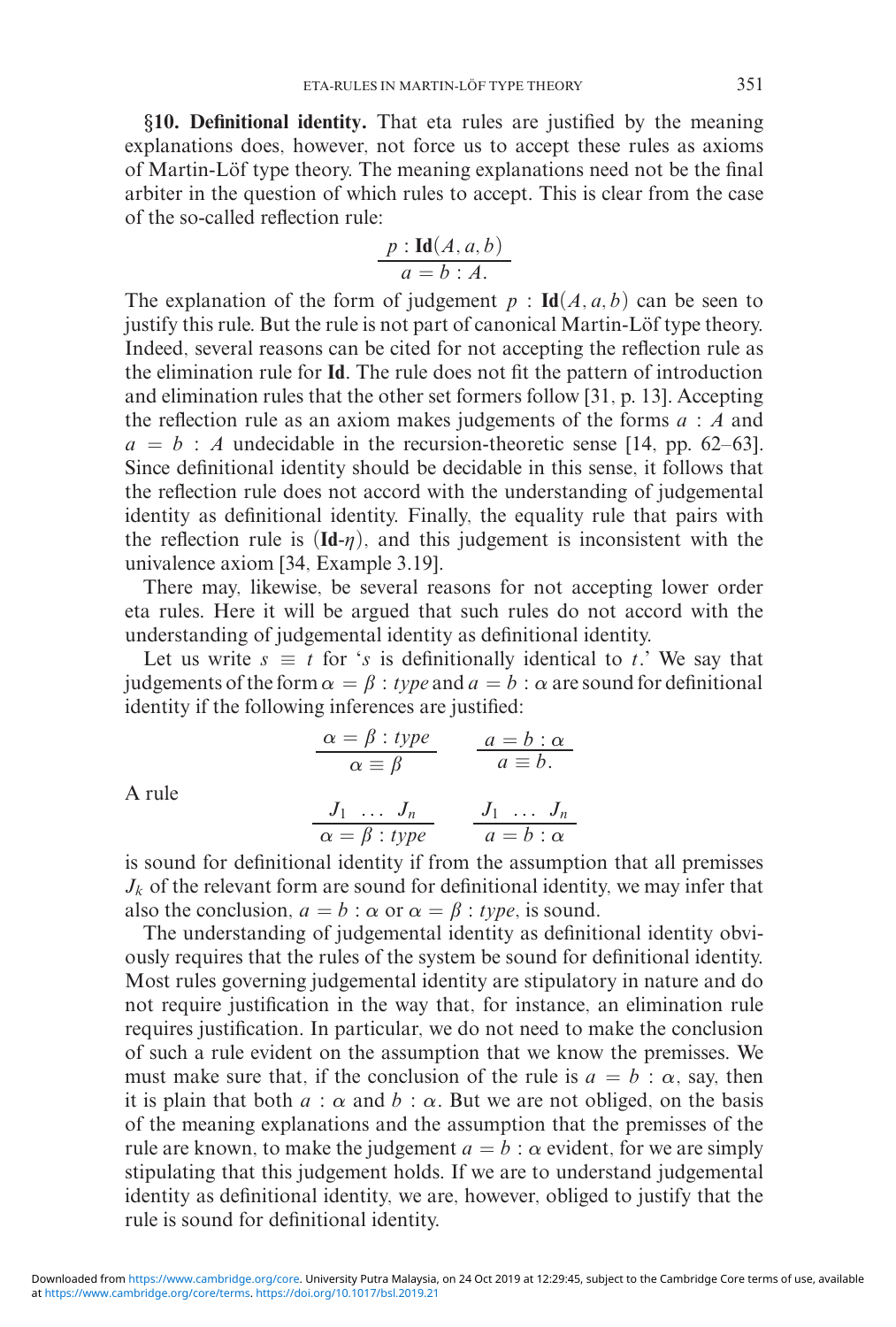When carrying out such a justification we need to have a firm grasp of the notion of definitional identity. Our only way of attaining such a grasp, it would seem, is by reflection on the notion of definition and on definitional practice. Definitional identity is a relation between meaningful linguistic expressions, hence it is to be expected that a characterization of it will be sensitive to the underlying language. The characterization of definitional identity given by Curry and Feys [3, Section 2E] presupposes only the most basic ways of forming expressions. We say that definitional identity is an equivalence relation,  $\equiv$ , generated by all axioms of the form

## *definiendum* ≡ *definiens*

and the following rule:

$$
\frac{X \equiv Y \quad Z \equiv Z'}{X \equiv Y'}. \tag{R}
$$

Here *Y* is the result of replacing an occurrence of *Z* in *Y* by *Z* . The rule (R) formalizes the principle that definitional identity is preserved under substitution. In the context of combinatory logic, the rule is restricted to expressions built up solely by means of function application. We shall understand the preservation of definitional identity under substitution in the strongest possible sense: definitional identity licences substitution in all contexts. In particular, we shall take the rule  $(R)$  to apply also when the relevant occurrence of *Z* in *Y* is within the scope of a bound variable. The following will thus be valid applications of  $(R)$ :

$$
\frac{\int_0^2 2x + 2x \, dx \equiv \int_0^2 2x + 2x \, dx \qquad 2x + 2x \equiv 4x}{\int_0^2 2x + 2x \, dx \equiv \int_0^2 4x \, dx}
$$

$$
\frac{(\forall x : D)(P(x) \supset \bot) \equiv (\forall x : D)(P(x) \supset \bot) \qquad P(x) \supset \bot \equiv \neg P(x)}{(\forall x : D) \neg P(x)}.
$$

Strong substitutability, as we shall call it, would seem to be justified by the understanding of definitional identity as identity of meaning. And it follows naturally from the view of a definition as a licence to substitute definiens for definiendum, and vice versa, in all contexts.

The rules of type conversion

$$
a: \alpha
$$
  $\alpha = \beta : type$   
\n $a: \beta$   $a = b: \alpha$   $\alpha = \beta : type$   
\n $a = b: \beta$ 

are clearly not instances of the rule  $(R)$ . But they are justified by strong substitutability in the sense that we may infer, say,  $a : \beta$  from  $a : \alpha$  and  $\alpha \equiv \beta$  by substituting  $\beta$  for the predicate  $\alpha$  in  $\alpha : \alpha$ . (The premiss  $\alpha \equiv \beta$ is obtained from the assumption that  $\alpha = \beta$ : *type* is sound for definitional identity.) For languages that accommodate typing judgements,  $a : \alpha$  and  $a = b : \alpha$ , it is thus natural to postulate type conversion as a primitive rule of definitional identity.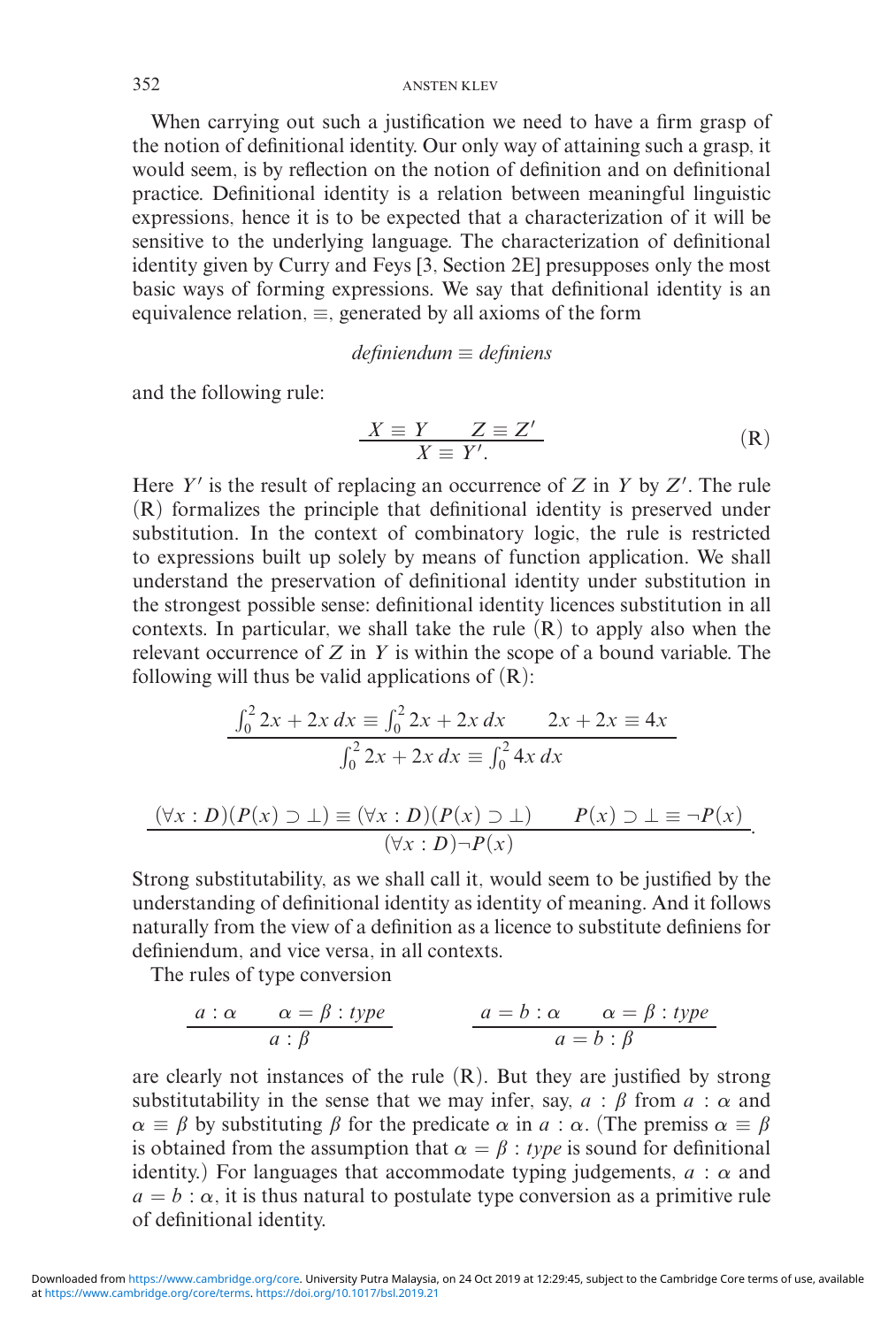*§***11. Soundness for definitional identity.** Let us see how the two following rules may be shown, using the above characterization, to be sound for definitional identity:

$$
\frac{f = g : (x : \alpha)\beta \qquad a = b : \alpha}{f(a) = g(b) : \beta[a/x]}
$$
 (App-cong)

$$
\frac{\alpha = \alpha' : type \quad x : \alpha \vdash \beta = \beta' : type}{(x : \alpha)\beta = (x : \alpha')\beta' : type.} \qquad (\xi \text{-type})
$$

In the case of (App-cong) it must be argued that if *f* and *g*, respectively *a* and *b*, are definitionally identical objects, then  $f(a)$  and  $g(b)$  are definitionally identical objects. The argument may be written out as follows:

$$
\frac{f(a) \equiv f(a) \qquad a \equiv b}{f(a) \equiv f(b)} \qquad f \equiv g
$$

$$
f(a) \equiv g(b).
$$

It should be emphasized that the individual steps here rely on the rule  $(R)$ and not on the rule (App-cong), whose soundness we are attempting to justify. In the analogous justification of  $(\xi$ -type) it is clear that the steps rely on  $(R)$ :

$$
\frac{(x:\alpha)\beta \equiv (x:\alpha)\beta \qquad \alpha \equiv \alpha'}{(x:\alpha)\beta \equiv (x:\alpha')\beta} \qquad \beta \equiv \beta'
$$

$$
(x:\alpha)\beta \equiv (x:\alpha')\beta'.
$$

The justification of  $(\xi)$  is quite similar. In both cases we make use of strong substitutability, that is, substitutability in all contexts.<sup>3</sup>

From the foregoing one sees that definitional identity is a congruence relation with respect to the three basic operations of type theory, namely, function application,  $f(a)$ ; function abstraction, [ $x|b$ ; and type abstraction,  $(x : \alpha)\beta$ .

An equality rule is sound for definitional identity because it has the form of a definitional equation:

# *definiendum* ≡ *definiens.*

In particular, the equality rules for the set former  $\Phi$  serve as a definition of the selector sel associated with Φ. (We may also think of the elimination rule for Φ as being part of this definition, namely, as providing the typing information

<sup>&</sup>lt;sup>3</sup>Martin-Löf in [19] denied that the  $\xi$ -rule of the  $\lambda$ -calculus is, in the present terminology, sound for definitional identity. I believe this can be explained as follows. When the applicative order of evaluation is assumed, as it is in Martin-Löf's earlier work, it is natural to require that if  $X \equiv Y$ , then *X* and *Y* evaluate to syntactically identical expressions [32]. Since it is difficult to make good sense of the evaluation of open expressions, in particular of expressions occurring within the scope of a bound variable, one then seems forced to say that  $\lambda x.t \equiv \lambda x.t'$ only if *t* and *t'* are syntactically identical. This blocks the  $\zeta$ -rule and therefore also strong substitutability. In [21] lazy evaluation is assumed instead of applicative order, and  $X \equiv Y$  is taken to mean that *X* and *Y* evaluate to definitionally identical canonical objects. The  $\zeta$ -rule now becomes the specification of how identical canonical objects of a Π-set are formed. Moreover, strong substitutability is no longer excluded, so the higher order rule  $(\xi)$  can be justified as above.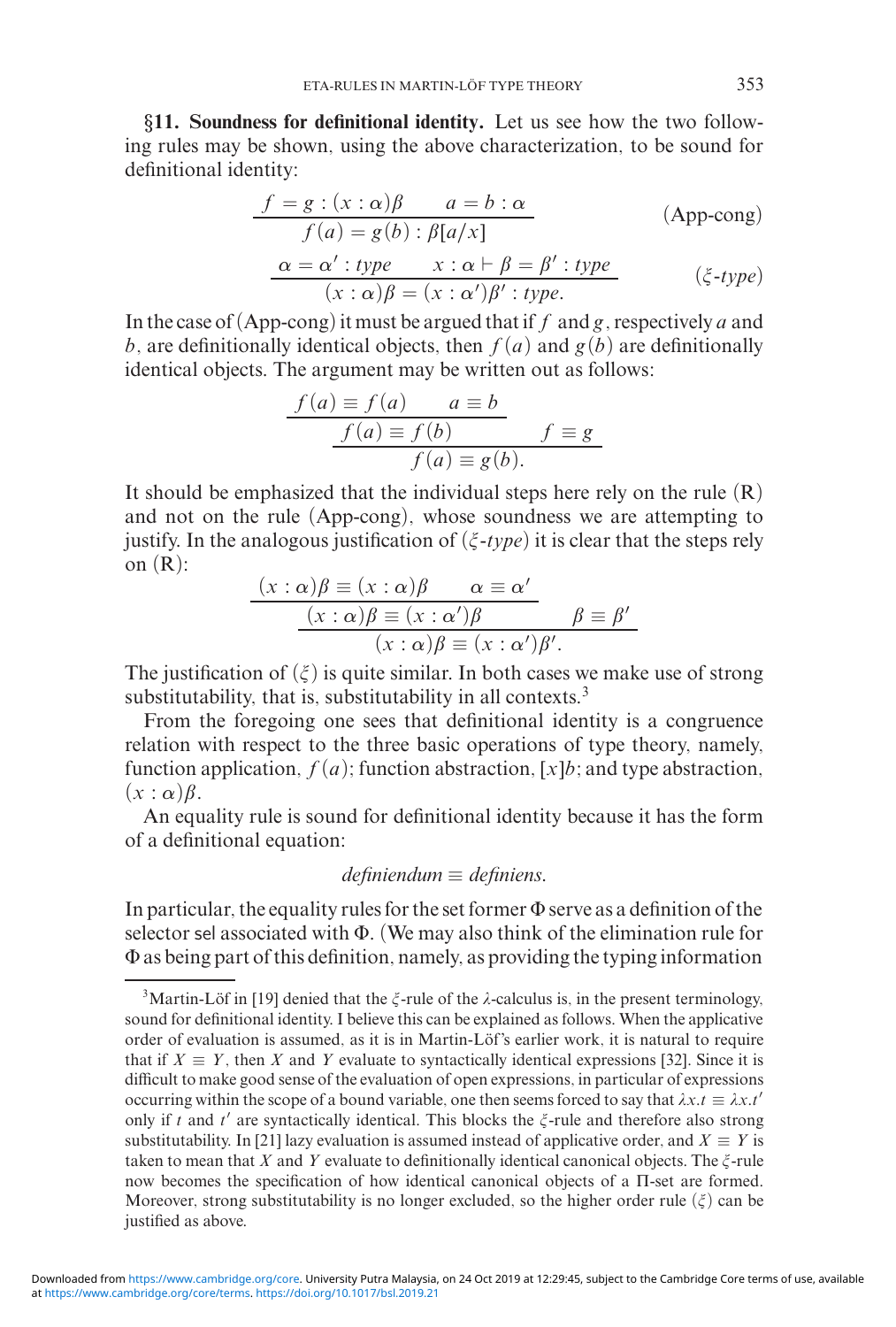pertaining to sel.) It is a definition by induction on an inductively defined set. The definition may, but need not, be recursive in the sense of relying on 'previous' values of itself. The definition of the selector R given by (**N**-eq) is recursive, but the definition of the selector D given by  $(+\text{-}eq)$  is not recursive.

As an example of a lower order eta rule, let us take

$$
pair(fst(c),snd(c)) = c : \Sigma(A, B). \qquad (\Sigma - \eta)
$$

Since the right-hand side of  $(\Sigma - \eta)$  is atomic, namely, a parameter *c*, it is clear that we cannot obtain it from the left-hand side by a sequence of applications of the rule  $(R)$ , such as we obtained  $g(b)$  from  $f(a)$  in the justification of (App-cong) above. Therefore, the only way of regarding  $(\Sigma$ - $\eta$ ) as a definitional identity is by regarding it as a definition, namely, as being of the form

# *definiendum* ≡ *definiens.*

But pair is a constructor and therefore a primitive function, hence it neither needs definition nor indeed admits of one. If we were to regard  $(\Sigma - \eta)$  as a definition, it would therefore have to be as a definition of the two projection functions fst and snd. But these have already been defined in terms of the selector E; and we have no right to define the same symbol twice.<sup>4</sup>

The arguments showing why  $(\Pi - \eta)$  and  $(\mathbf{W} - \eta)$  are not sound for definitional identity are quite similar. In the case of

$$
0_1 = c : 1 \tag{1-η)}
$$

and

$$
\text{refl}(A, a) = c : \text{Id}(A, a, a) \tag{Id- $\eta$ )
$$

it is enough to notice that  $0<sub>1</sub>$  and refl are constructors, whence they do not admit of definition. The displayed identities would moreover not seem to be felicitous as definitions, since the right-hand side—the purported definiens includes a parameter, *c*, not present on the left-hand side.

Similar arguments work as well to show that co-eta rules are not sound for definitional identity. For instance, the identity

$$
E(c, [x, y]h(\text{pair}(x, y))) = h(c) : C(c)
$$
 (Σ-co-η)

cannot be regarded as a definition of the selector E, which has already been defined by (Σ-eq). Nor is it possible to derive (Σ-co- $\eta$ ) from a definition by means of the rule (R).

Likewise, there is no way of deriving the equivalent rule of inductive extensionality from definitions by means of  $(R)$ :

$$
\frac{c:\Sigma(A,B) \qquad x:A, y:B(x) \vdash h(\text{pair}(x, y)) = h'(\text{pair}(x, y))}{h(c) = h'(c) : C(c)}.
$$

One may ask, however, whether inductive extensionality could be regarded as a primitive rule of definitional identity. The question is pertinent since

<sup>&</sup>lt;sup>4</sup>The ban on defining the same symbol twice is Frege's second basic principle of definition in [8, Section 33]. It is implicit already in Aristotle's discussion of definition in *Topics* VI.4. This answers Tait's request [33, p. 170] for a principle that excludes  $(\Sigma \cdot \eta)$  as a rule of definitional identity.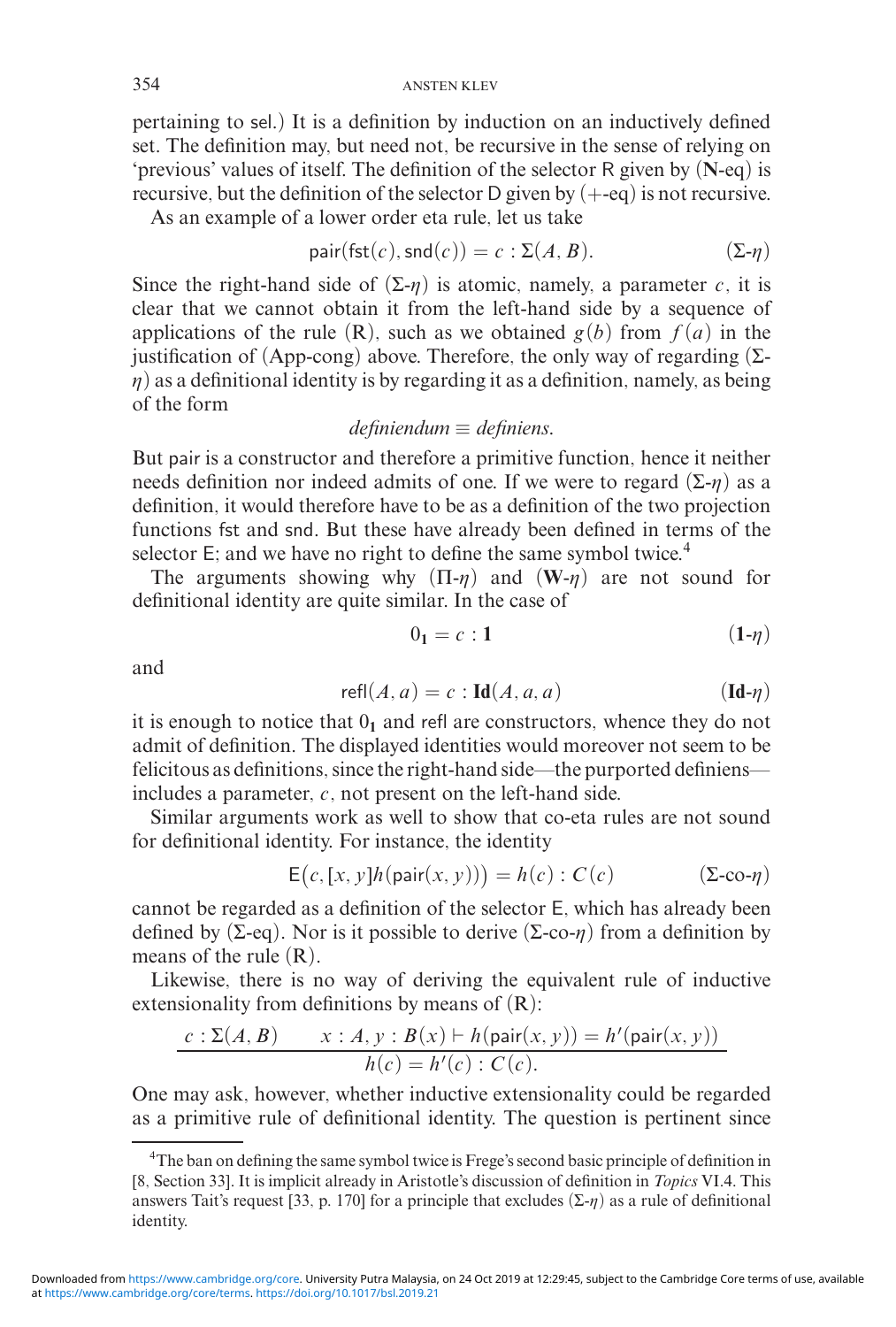we shall argue below that ordinary extensionality, (Ext), is sound for definitional identity. As a principle of definitional identity, inductive extensionality would say: if  $h$  and  $h'$  are definitionally identical on all terms (closed or open) of constructor form, then they are definitionally identical on all terms. The only way of justifying this, however, would seem to be by saying that any term in the domain of  $h$  and  $h'$  is definitionally identical to a term of constructor form; but that is a lower order eta rule.

A principle similar to inductive extensionality deserves a brief discussion here. Uniqueness of definition by induction says that if the inductively defined functions  $h$  and  $h'$  have the same definition (in a suitable sense), then they are themselves definitionally identical. On  $\Sigma(A, B)$  and  $A + B$  this principle coincides with inductive extensionality, but on **N** and well-ordering sets,  $W(A, B)$ , they come apart (see footnote 2). Definition by induction is of course a legitimate mode of definition; but there is a sense in which such a definition is incomplete, since the definiendum is required to have a special form. Thus, in a definition by induction on  $\Sigma(A, B)$ , the definiendum must have the form  $h(\text{pair}(x, y))$ ; and on **N** it must have the form  $h(0)$  or  $h(s(x))$ (possibly with parameters). Suppose that for inductively defined functions *h*, *h*' : (*z* : **N**)*C*(*z*), we have *h*(0)  $\equiv$  *h*'(0) and

$$
x : \mathbf{N} \vdash h(\mathsf{s}(x)) \equiv f(x, h(x)),
$$
  

$$
x : \mathbf{N} \vdash h'(\mathsf{s}(x)) \equiv f(x, h'(x)).
$$

Thus, *h* and *h'* have, in a suitable sense, the same definition. From the definitions of *h* and *h'* we may infer  $h(z)$ ,  $h'(z)$  :  $C(z)$  for any variable  $z : \mathbb{N}$ . We cannot, however, infer anything as to what these  $h(z)$  and  $h'(z)$ are. All we can say is that they are arbitrary values of h and h' respectively. In particular, then, we cannot infer that  $h(z)$  and  $h'(z)$  are definitionally identical. The same argument applies, mutatis mutandis, to all other sets. Hence, uniqueness of definition by induction is not sound for definitional identity.

That the reflection rule is not sound for definitional identity has in effect already been noted. Indeed, it is difficult to see that we can infer that *a* and *b* are definitionally identical merely from the existence of a proof *p* : **Id**(*A, a, b*). If the reflection rule is assumed as the elimination rule for **Id**, the notions of judgemental identity and definitional identity thus come apart.

The inference

$$
\frac{a : \neg A \qquad b : \neg B}{A = B : set}
$$

appears to be justified by the meaning explanations. Assuming that we know the premisses,  $a : \neg A$  and  $b : \neg B$ , we must make the judgement  $A = B$ : set evident, that is, we must argue that any canonical element of *A* is a canonical element of *B*, and vice versa; and that identical canonical elements of *A* are identical canonical elements of  $B$ , and vice versa. Assume that  $c$  is a canonical element of *A*. Then  $ap(a, c)$  : ⊥. Since ⊥ has no canonical elements, there can be no programme  $ap(a, c)$  that evaluates to a canonical element of  $\perp$ . Hence, by ex falso quodlibet, we may infer that *c* is also a canonical element of *B*. The rest of the argument is similar. The inference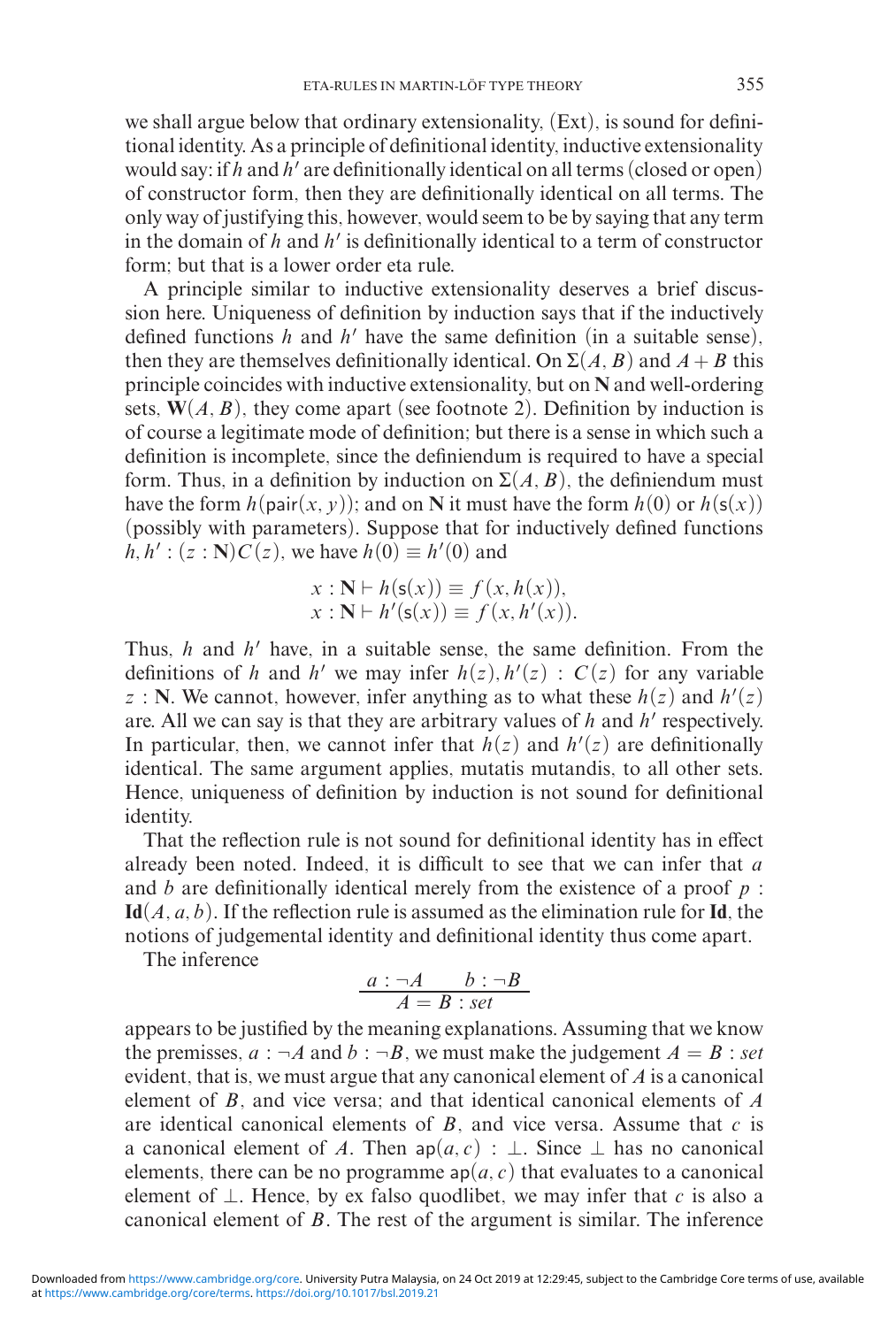thus seems to be justified by the meaning explanations. But it is clearly not sound for definitional identity: we cannot infer that two sets *A* and *B* are definitionally identical simply on the grounds that neither is inhabited.

*§***12. Definitional identity at higher types.** From a logico-grammatical point of view, the greatest difference between the lower order formulation and the higher order formulation of type theory is that in the latter, function symbols are categorematic, or self-standing. For instance, pair, pair(*a*), and pair $(a, b)$  are there all well-formed terms, whereas in the lower order formulation only the last of these counts as well-formed.

In a higher order type theory with functional abstraction, one may therefore require that the explicit definition of a function symbol take the form

 $f \equiv t$ .

The explicit definition of a function symbol would thus be identical in form to the explicit definition of an individual constant symbol. It is, however, more in line with ordinary mathematical practice to allow the explicit definition of *f* to take the form

$$
f(\overline{x}) \equiv t[\overline{x}]
$$

where  $t[\overline{x}]$  is some expression whose free variables are among  $\overline{x}$ .

That the rule

$$
[x]f(x) = f : (x : \alpha)\beta \tag{1}
$$

is sound for definitional identity can be seen by reflection on this common, and quite unobjectionable, practice of allowing the definiendum in an explicit definition of a function symbol *f* to take the form  $f(\overline{x})$ . For concreteness let us consider the following definition of a unary function *f* : (**N**)**N**:

$$
f(x) \equiv x^2 + x - 1. \tag{Def-f}
$$

In the language of type theory, there seems to be only one way to justify viewing this as a definition of *f*, namely, by identifying *f* with the result of abstracting on the definiens of (Def-*f*). But this identification is justified only if *f* is definitionally identical to  $[x]f(x)$ . The following derivation spells out the reasoning.

$$
\frac{[x]f(x) \equiv f}{f \equiv [x]f(x)} \quad \frac{f(x) \equiv x^2 + x - 1}{[x]f(x) \equiv [x](x^2 + x - 1)}\nf \equiv [x](x^2 + x - 1).
$$

Thus it seems that mathematical practice, when seen through the lens of type theory, assumes  $(\eta)$  to be a primitive principle of definitional identity. For only such an assumption justifies regarding (Def-*f*) as constituting a definition of *f*.

Reflection on mathematical practice thus recommends that for a higher order language with functional abstraction, all well-typed identities of the form

$$
[x]f(x) \equiv f
$$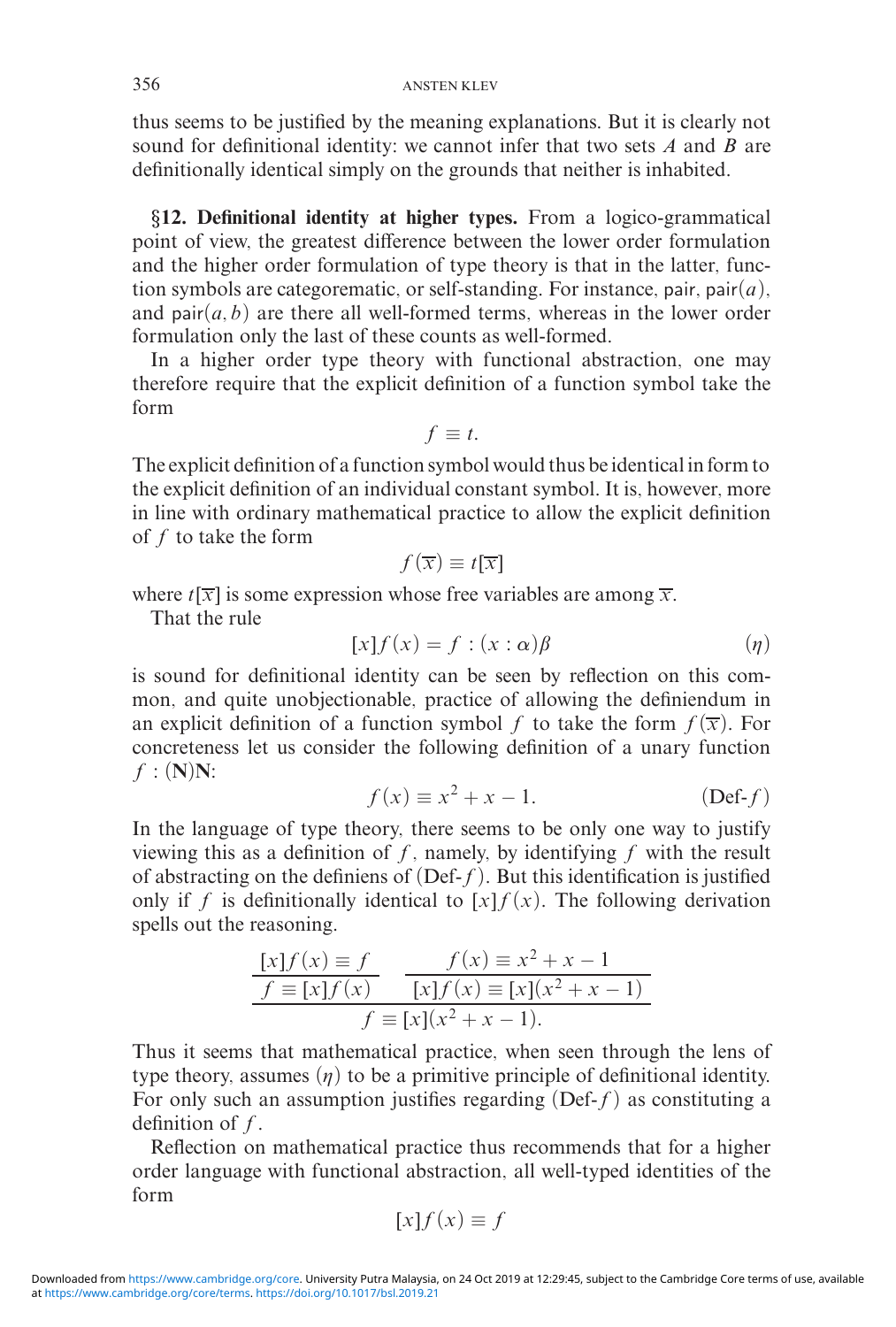be taken as axioms of definitional identity. The higher order rule  $(\eta)$  is therefore sound for definitional identity.

This argument for the soundness of  $(\eta)$  is not in conflict with the argument against the soundness of  $(\Pi - \eta)$ . The soundness of

$$
\lambda([x] \mathsf{ap}(c, x)) = c : \Pi(A, B) \tag{1} \mathsf{T} \mathsf{ap}(c, x)
$$

for definitional identity would require that it be regarded as a definition: not as a definition of  $\lambda$ , which is a constructor, but of ap. The function ap has, however, already been defined, either in terms of the selector F or—if ap is regarded as the selector—by the  $\Pi$ -equality rule. The rule  $(\eta)$ , by contrast, is not postulated as a definition—of abstraction or function application, say—but as a primitive principle of definitional identity.

Nor is the argument for the soundness of  $(\eta)$  applicable to  $(\Pi - \eta)$ . The identity  $(\Pi - \eta)$  cannot be regarded as a primitive principle of definitional identity, since it concerns the quite specific function symbols  $\lambda$  and ap and the quite specific type  $\Pi(A, B)$ . The rule  $(\eta)$ , by contrast, concerns the general operations of abstraction and function application and the general function type,  $(x : \alpha)$  $\beta$ .

For a Π-set we regard  $\lambda$  as primitive and ap as defined. At the function type  $(x : \alpha)\beta$  the situation is in a sense the opposite: here application is primitive, whereas abstraction is defined. Namely, the function type  $(x : \alpha)$   $\beta$ is explained in terms of the two elimination-like rules (App) and (App-cong) governing the application operation. Abstraction  $[x]$ *b* is then defined by the higher order rule

$$
\frac{x:\alpha \vdash b:\beta \qquad a:\alpha}{([x]b)(a) = b[a/x]: \beta[a/x].}
$$
\n
$$
( \beta )
$$

In particular, the rule  $(\beta)$  is sound for definitional identity, since it serves as a definition of the abstraction operation. By stipulating the rule (Abs) we assert that  $[x]b$  is a function of type  $(x : \alpha)\beta$  whenever  $x : \alpha \vdash b : \beta$ . We explain which function it is through the rule  $(\beta)$ , namely, by specifying its application behaviour. That  $(\eta)$  cannot be regarded as a definition of abstraction is clear, since the operand of the abstraction in  $[x]f(x)$  has the special form  $f(x)$  and not the general form *b*.

Since  $(\xi)$  and  $(\eta)$  are sound for definitional identity, it follows that also function extensionality is sound:

$$
\frac{f, g: (x : \alpha)\beta \qquad x: \alpha \vdash f(x) = g(x) : \beta}{f = g: (x : \alpha)\beta} \tag{Ext}
$$

Consider for instance the following derivation:

$$
\frac{[x]f(x) \equiv f \qquad f(x) \equiv g(x)}{f \equiv [x]f(x)} \qquad \frac{[x]f(x) \equiv [x]g(x)}{[x]f(x) \equiv [x]g(x)} \qquad \frac{f \equiv [x]g(x)}{f \equiv g} \qquad \frac{[x]g(x) \equiv g}{f \equiv g}.
$$

at [https://www.cambridge.org/core/terms.](https://www.cambridge.org/core/terms) <https://doi.org/10.1017/bsl.2019.21> Downloaded from [https://www.cambridge.org/core.](https://www.cambridge.org/core) University Putra Malaysia, on 24 Oct 2019 at 12:29:45, subject to the Cambridge Core terms of use, available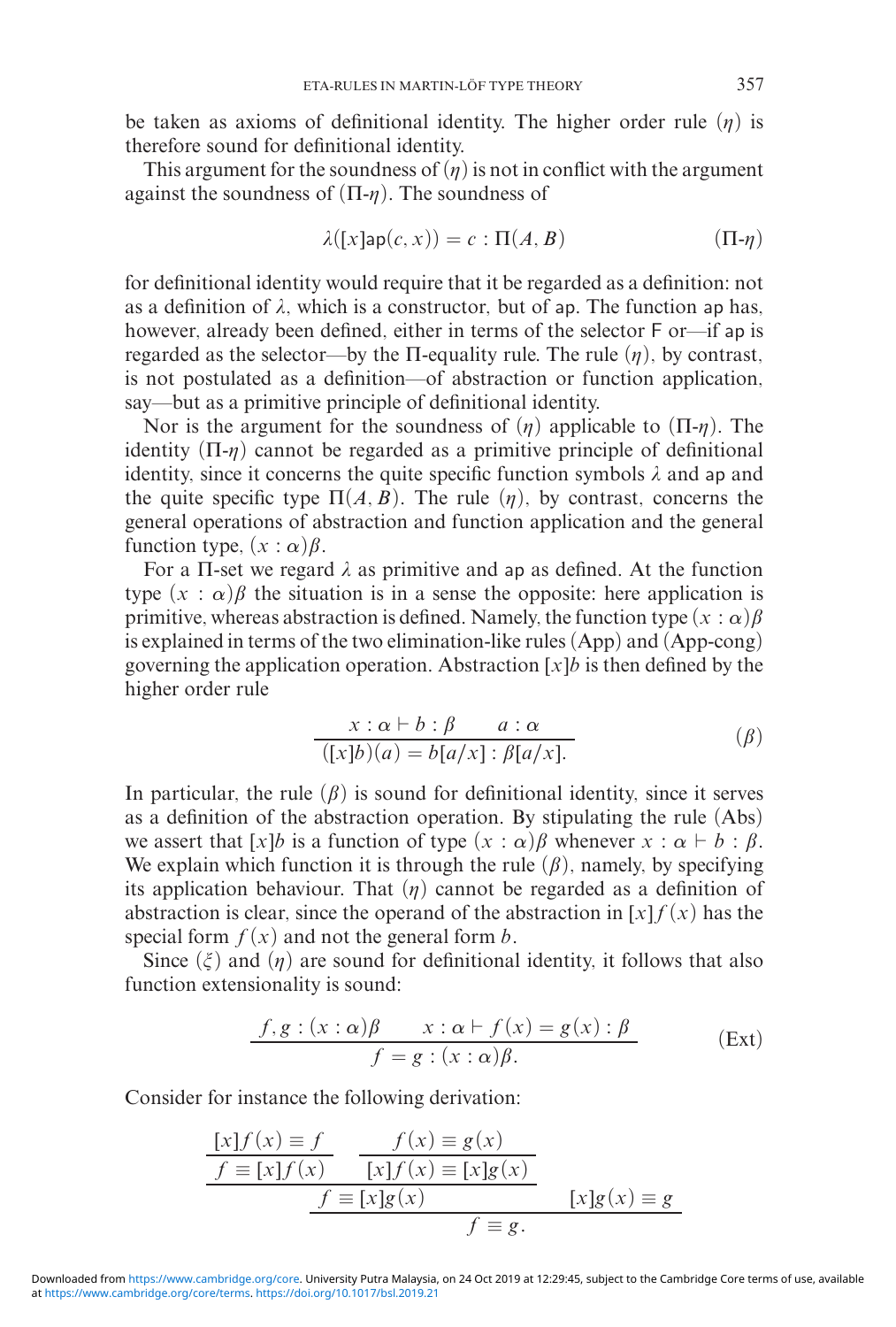An independent argument for the soundness of (Ext) can also be given. We want to justify the following rule:

$$
\frac{f(x) \equiv g(x)}{f \equiv g}.
$$

By the rules of substitution and the assumption that  $x$  is not free in  $f$ , we have, for any argument  $a : \alpha$ ,

$$
f(a) \equiv f(x)[a/x],
$$

and likewise for *g*. Hence, if  $f(x) \equiv g(x)$ , then

$$
f(a) \equiv f(x)[a/x] \equiv g(x)[a/x] \equiv g(a)
$$

by strong substitutability. A function  $f : (x : \alpha) \beta$  is determined by its application behaviour. Since *f* and *g* agree definitionally on each argument—they have definitionally identical application behaviour—they must themselves be definitionally identical. That is, we must have  $f \equiv g$ . Since  $(\eta)$  follows from (Ext) and  $(\beta)$ , this gives an alternative argument for the soundness of  $(\eta)$ .

§13. Acknowledgments. I am grateful to Per Martin-Löf for explaining to me his view on eta rules and to Luca Tranchini for discussion and comments. While writing the article I have been supported by grant no. 17-18344Y from the Czech Science Foundation, GAČR.

### REFERENCES

[1] R. Backhouse, P. Chisholm, G. Malcolm, and E. Saaman, *Do-it-yourself type theory*. *Formal Aspects of Computing*, vol. 1 (1989), pp. 19–84.

[2] S. Baranov and S. Soloviev, *Conditionally reversible computations and weak univerality in category theory*. *Journal of Mathematical Sciences*, vol. 200 (2014), pp. 654–661.

[3] H. CURRY and R. Feys, *Combinatory Logic*, North-Holland, Amsterdam, 1958.

[4] K. Došen, *Identity of proofs based on normalization and generality*, this BULLETIN, vol. 9 (2003), pp. 477–503.

[5] K. Došen and Z. Petric, *The maximality of the typed lambda calculus and of cartesian closed categories*. *Publications de l'Institut Mathematique ´* , vol. 68 (2000), pp. 1–19.

[6] P. Dybjer,*Inductive families*. *Formal Aspects of Computing*, vol. 6 (1994), pp. 440–465.

[7] , *A general formulation of simultaneous inductive-recursive definitions in type theory*. *The Journal of Symbolic Logic*, vol. 65 (2000), pp. 525–549.

[8] G. Frege, *Grundgesetze der Arithmetik*, Hermann Pohle, Jena, 1893.

[9] R. GARNER, *On the strength of dependent products in the type theory of Martin-Löf. Annals of Pure and Applied Logic*, vol. 160 (2009), pp. 1–12.

[10] H. Goguen, *A typed operational semantics for type theory*, Ph.D. thesis, University of Edinburgh, 1994.

[11] R. L. GOODSTEIN, *Recursive Number Theory*, North-Holland, Amsterdam, 1957.

[12] R. Harper, F. Honsell, and G. Plotkin, *A framework for defining logics*. *Journal of the ACM*, vol. 40 (1993), pp. 143–184.

[13] M. HEDBERG, *A coherence theorem for Martin-Löf's type theory*. *Journal of Functional Programming*, vol. 8 (1998), pp. 413–436.

[14] M. HOFMANN, *Extensional Constructs in Intensional Type Theory*, Springer, London, 1997, Reprinted of Ph.D. thesis, University of Edinburgh, 1995.

[15] M. HOFMANN and T. STREICHER, *The groupoid interpretation of type theory*, *Twenty*-*Five Years of Constructive Type Theory* (G. Sambin and J. Smith, editors), Oxford University Press, Oxford, 1998, pp. 83–111.